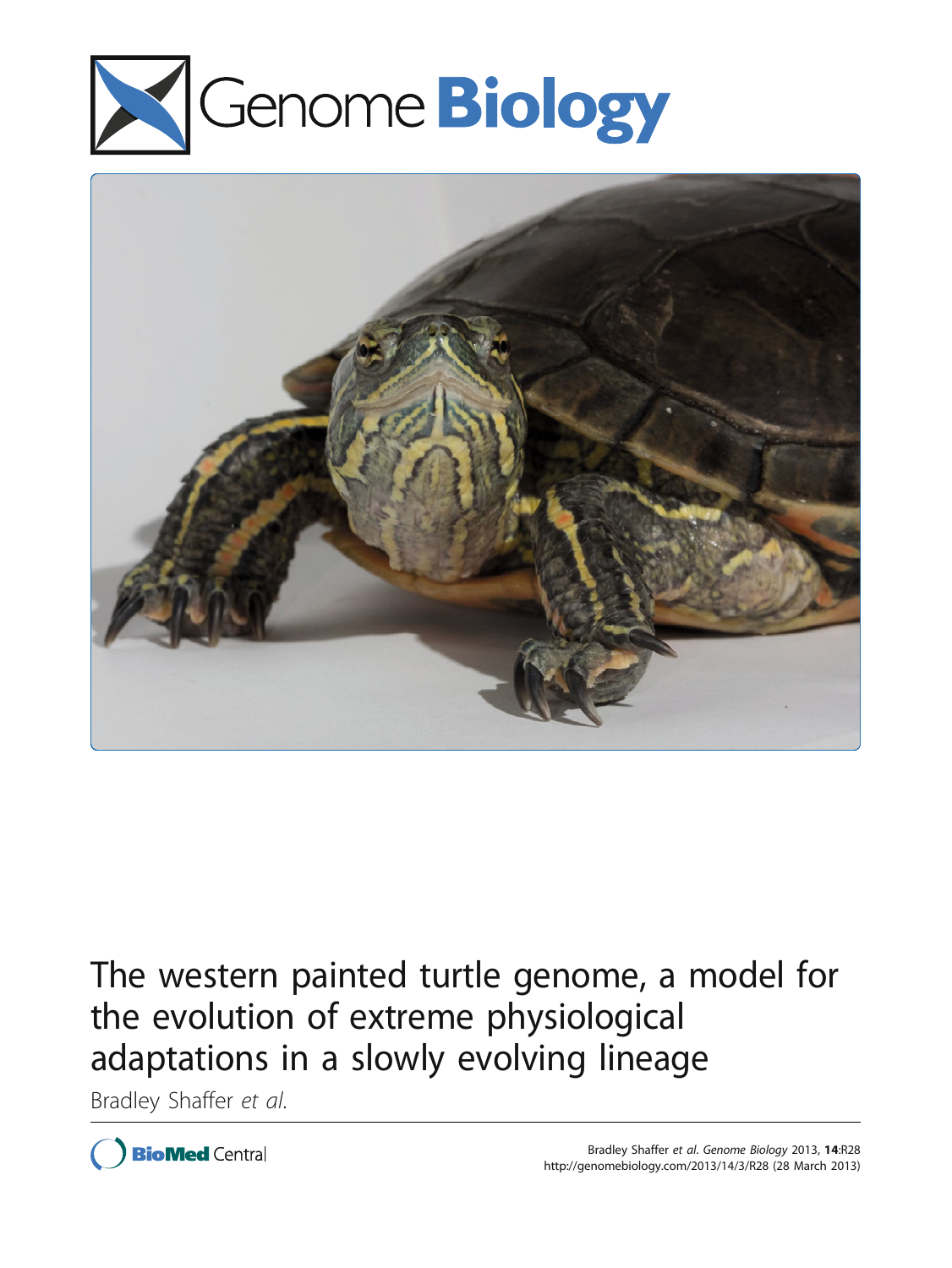

**RESEARCH CONTROL** CONTROL CONTROL CONTROL CONTROL CONTROL CONTROL CONTROL CONTROL CONTROL CONTROL CONTROL CONTROL CONTROL CONTROL CONTROL CONTROL CONTROL CONTROL CONTROL CONTROL CONTROL CONTROL CONTROL CONTROL CONTROL CON

# The western painted turtle genome, a model for the evolution of extreme physiological adaptations in a slowly evolving lineage

H Bradley Shaffer<sup>1,2\*</sup>, Patrick Minx<sup>3\*</sup>, Daniel E Warren<sup>4</sup>, Andrew M Shedlock<sup>5,6</sup>, Robert C Thomson<sup>7</sup>, Nicole Valenzuela<sup>8</sup> , John Abramyan<sup>9</sup>, Chris T Amemiya<sup>10</sup>, Daleen Badenhorst<sup>8</sup>, Kyle K Biggar<sup>11</sup>, Glen M Borchert<sup>12,13</sup>, Christopher W Botka<sup>14</sup>, Rachel M Bowden<sup>12</sup>, Edward L Braun<sup>15</sup>, Anne M Bronikowski<sup>8</sup>, Benoit G Bruneau<sup>16,17</sup>, Leslie T Buck<sup>18</sup>, Blanche Capel<sup>19</sup>, Todd A Castoe<sup>20,21</sup>, Mike Czerwinski<sup>19</sup>, Kim D Delehaunty<sup>3</sup>, Scott V Edwards<sup>22</sup>, Catrina C Fronick<sup>3</sup>, Matthew K Fujita<sup>21,23</sup>, Lucinda Fulton<sup>3</sup>, Tina A Graves<sup>3</sup>, Richard E Green<sup>24</sup>, Wilfried Haerty<sup>25</sup>, Ramkumar Hariharan<sup>26</sup>, Omar Hernandez<sup>27</sup>, LaDeana W Hillier<sup>3</sup>, Alisha K Holloway<sup>16</sup>, Daniel Janes<sup>8</sup>, Fredric J Janzen<sup>8</sup>, Cyriac Kandoth<sup>3</sup>, Lesheng Kong<sup>25</sup>, AP Jason de Koning<sup>20</sup>, Yang Li<sup>25</sup>, Robert Literman<sup>8</sup>, Suzanne E McGaugh<sup>28</sup>, Lindsey Mork<sup>19</sup>, Michelle O'Laughlin<sup>3</sup> , Ryan T Paitz<sup>12</sup>, David D Pollock<sup>20</sup>, Chris P Ponting<sup>25</sup>, Srihari Radhakrishnan<sup>8,29</sup>, Brian J Raney<sup>30</sup>, Joy M Richman<sup>9</sup>, , John St John<sup>24</sup>, Tonia Schwartz<sup>8,29</sup>, Arun Sethuraman<sup>8,29</sup>, Phillip Q Spinks<sup>1,2</sup>, Kenneth B Storey<sup>11</sup>, Nay Thane<sup>3</sup>, , Tomas Vinar $^{\text{31}}$ , Laura M Zimmerman $^{\text{12}}$ , Wesley C Warren $^{\text{3}}$ , Elaine R Mardis $^{\text{3}}$  and Richard K Wilson $^{\text{3}}$ 

# Abstract

Background: We describe the genome of the western painted turtle, Chrysemys picta bellii, one of the most widespread, abundant, and well-studied turtles. We place the genome into a comparative evolutionary context, and focus on genomic features associated with tooth loss, immune function, longevity, sex differentiation and determination, and the species' physiological capacities to withstand extreme anoxia and tissue freezing.

Results: Our phylogenetic analyses confirm that turtles are the sister group to living archosaurs, and demonstrate an extraordinarily slow rate of sequence evolution in the painted turtle. The ability of the painted turtle to withstand complete anoxia and partial freezing appears to be associated with common vertebrate gene networks, and we identify candidate genes for future functional analyses. Tooth loss shares a common pattern of pseudogenization and degradation of tooth-specific genes with birds, although the rate of accumulation of mutations is much slower in the painted turtle. Genes associated with sex differentiation generally reflect phylogeny rather than convergence in sex determination functionality. Among gene families that demonstrate exceptional expansions or show signatures of strong natural selection, immune function and musculoskeletal patterning genes are consistently over-represented.

**Conclusions:** Our comparative genomic analyses indicate that common vertebrate regulatory networks, some of which have analogs in human diseases, are often involved in the western painted turtle's extraordinary physiological capacities. As these regulatory pathways are analyzed at the functional level, the painted turtle may offer important insights into the management of a number of human health disorders.

Keywords: Amniote phylogeny, anoxia tolerance, chelonian, freeze tolerance, genomics, longevity, phylogenomics, physiology, turtle, evolutionary rates

<sup>3</sup>The Genome Institute, Washington University School of Medicine, Campus Box 8501, 4444 Forest Park Avenue, St Louis, MO 63108, USA Full list of author information is available at the end of the article



© 2013 Shaffer et al.; licensee BioMed Central Ltd. This is an open access article distributed under the terms of the Creative Commons Attribution License [\(http://creativecommons.org/licenses/by/2.0](http://creativecommons.org/licenses/by/2.0)), which permits unrestricted use, distribution, and reproduction in any medium, provided the original work is properly cited.

<sup>\*</sup> Correspondence: [brad.shaffer@ucla.edu;](mailto:brad.shaffer@ucla.edu) [pminx@genome.wustl.edu](mailto:pminx@genome.wustl.edu) <sup>1</sup>Department of Ecology and Evolutionary Biology, University of California,

Los Angeles, Los Angeles, CA 90095-1606, USA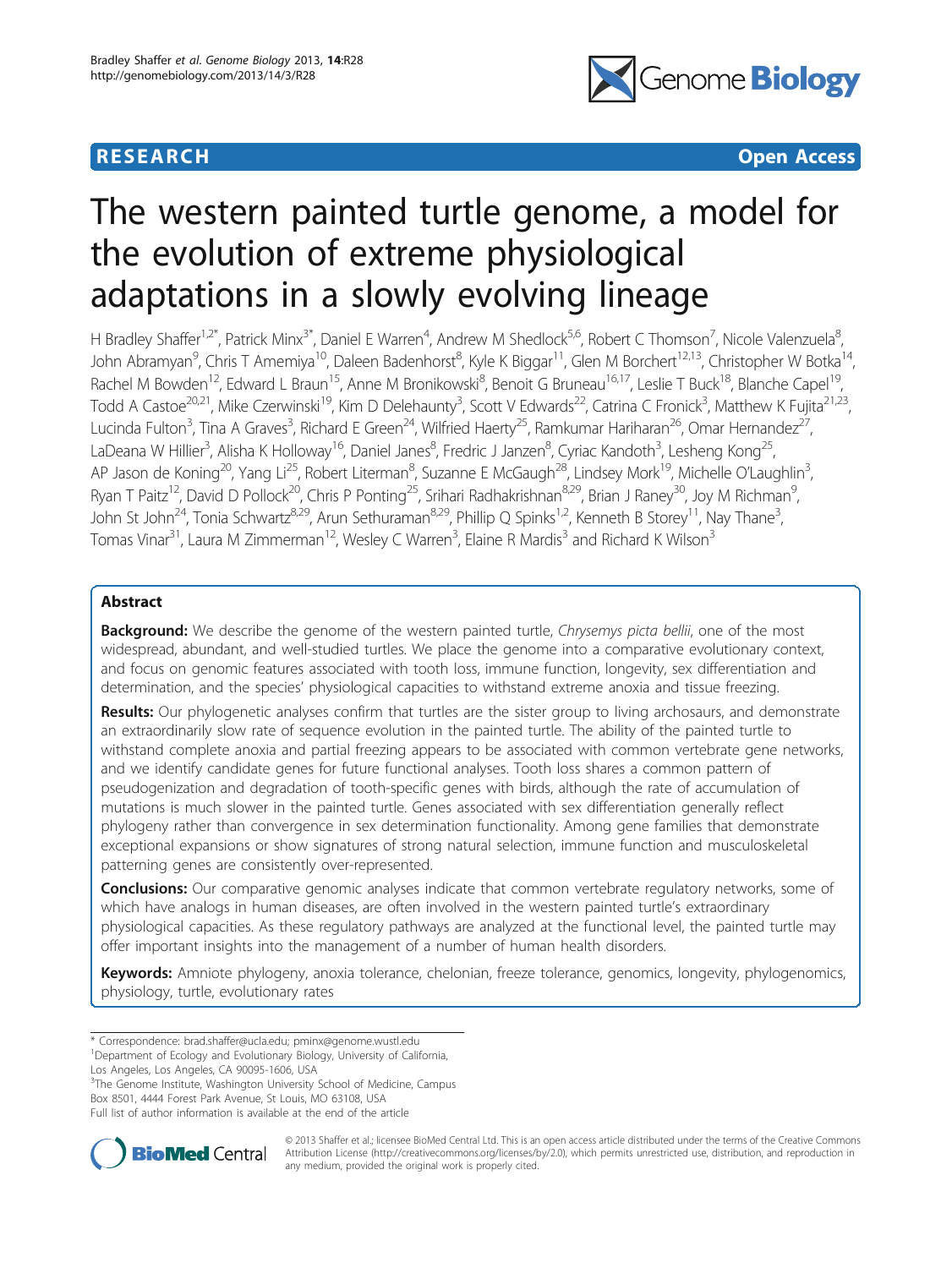# Background

Turtles (also known as chelonians or Testudines) are an enigma. As the vertebrate paleontologist Alfred Romer noted half a century ago, 'The chelonians are the most bizarre, and yet in many respects the most conservative, of reptilian groups. Because they are still living, turtles are commonplace objects to us; were they entirely extinct, [they] would be a cause for wonder' [\[1](#page-19-0)]. From the Triassic to the present, turtles have been morphologically conservative, and even the earliest turtles [\[2](#page-20-0)] are instantly recognizable. The living crown group of turtles extends back at least 210 million years [[3](#page-20-0)] and is characterized by a number of unique morphological and physiological features. Besides their distinctive shell, turtles have extremely long lifespans, are often reproductively active at very advanced ages, often determine sex by the temperature at which eggs incubate, are the most anoxia-tolerant tetrapods known, and have the capacity in some species to freeze nearly solid, thaw, and survive with negligible tissue damage. The western painted turtle genome harbors a wealth of information on the genetic basis of these and other adaptations that characterize this unique vertebrate lineage.

Two of the great physiological challenges to vertebrate survival are hypoxia and cold tolerance. Particularly for temperate ectotherms like the western painted turtle, the two are closely linked, because winter hibernation often occurs underwater in ice-locked ponds, and involves long periods with limited access to oxygen. The western painted turtle is capable of surviving, with no loss of physiological function, 4 months under conditions of exceptionally low oxygen availability at  $3^{\circ}C$  [\[4](#page-20-0)] and at least 30 h at 20ºC [[5\]](#page-20-0). This anoxia tolerance, when combined with the ability to survive freezing of 50% body water [[6\]](#page-20-0), allows hatchling painted turtles to endure long winters in their nests across the northern part of their range in North America. It also provides an unprecedented model to study natural mechanisms that protect the heart and brain from hypoxia-induced injury. Cardiac infarct and cerebral stroke are the first and third leading causes of death in the United States [[7\]](#page-20-0), and while conventional therapies continue to extend human lifespan, progress in improving outcomes from these conditions has been limited. Our genomic analyses indicate that painted turtles frequently achieve their extreme physiological capacities, at least in part, using conserved amniote molecular pathways; functional analyses of these pathways across turtles with varying physiological capacities thus may provide important insights for human disease prevention.

# Results and discussion

#### Reference genome

We sequenced the nuclear genome of a single female western painted turtle, Chrysemys p. bellii, that we fieldcollected from southern Washington, using a combination of next-generation whole genome shotgun and Sanger-based BAC end reads (see Materials and Methods, Sequencing and Assembly, Additional file [1](#page-19-0), Tables S1, S2). The assembly averages 18-fold coverage across 2.59 Gb with an N50 scaffold size of 5.2 Mb, and represents at least 93% of the genome. By all available measures, the assembled sequences have sufficient nucleotide and structural accuracy to provide a suitable template for initial analysis (see Materials and Methods, Assembly Quality and Coverage Assessments).

#### Genome annotation

After soft masking the C. p. bellii genome with Repeat-Masker [\[8](#page-20-0)], gene annotation was performed using the homology-based pipeline GPIPE [[9-11](#page-20-0)] using a nonredundant protein set from human (Ensembl release 66), chicken (Ensembl release 66) and green anole (Ensembl release 66) as template. Based on the quality of the alignments with the template proteins, the conservation of exon boundaries and the absence of frame shifts and premature stop codons, we predicted a total of 21,796 protein-coding gene models in C. p. bellii, including 144,670 exons (average 6.63 exons per gene), and an average transcript size of 1,023 nucleotides (median 743 nucleotides). Using cDNAs obtained through 454 sequencing of libraries derived from brain, testes, ovaries, and trunk, we identified a total of 40,091 exons within 7,961 gene models to which cDNAs could be mapped.

### Repeat structure

Approximately 10% of the C. p. bellii assembly contains an abundance of transposable elements (TEs) that include nearly 80 distinct lineages of RNA-derived retrotransposons and DNA transposons, suggesting a long and dynamic history of clade-specific genomic diversification (see Additional file [1,](#page-19-0) Table S3, Additional file [2](#page-19-0), Figures S1-S4). The western painted turtle exhibits intermediate TE copy number relative to birds and the lizard Anolis, and is rich in LTR elements including endogenous retroviruses, LINEs in the CR1 and RTE families, predominantly MIR-like SINEs, and DNA transposons (see Additional file [2](#page-19-0), Figures S1-S3). These transposons include 385 SPIN elements in the hAT-Charlie family not previously detected by slot blot hybridization assays for seven turtle and four crocodilian species [[12\]](#page-20-0). Consistent with the close evolutionary relationship between turtles and archosaurs (birds and crocodilians, see below), these elements and the overall genome have a GC content of 43% that is more similar to birds than Anolis [[9](#page-20-0),[13](#page-20-0)] (see Materials and Methods, Repeat Structure, Additional file [1,](#page-19-0) Table S3, Additional file [2,](#page-19-0) Figures S1-S6). Chrysemys p. bellii also exhibits a moderate density of tandem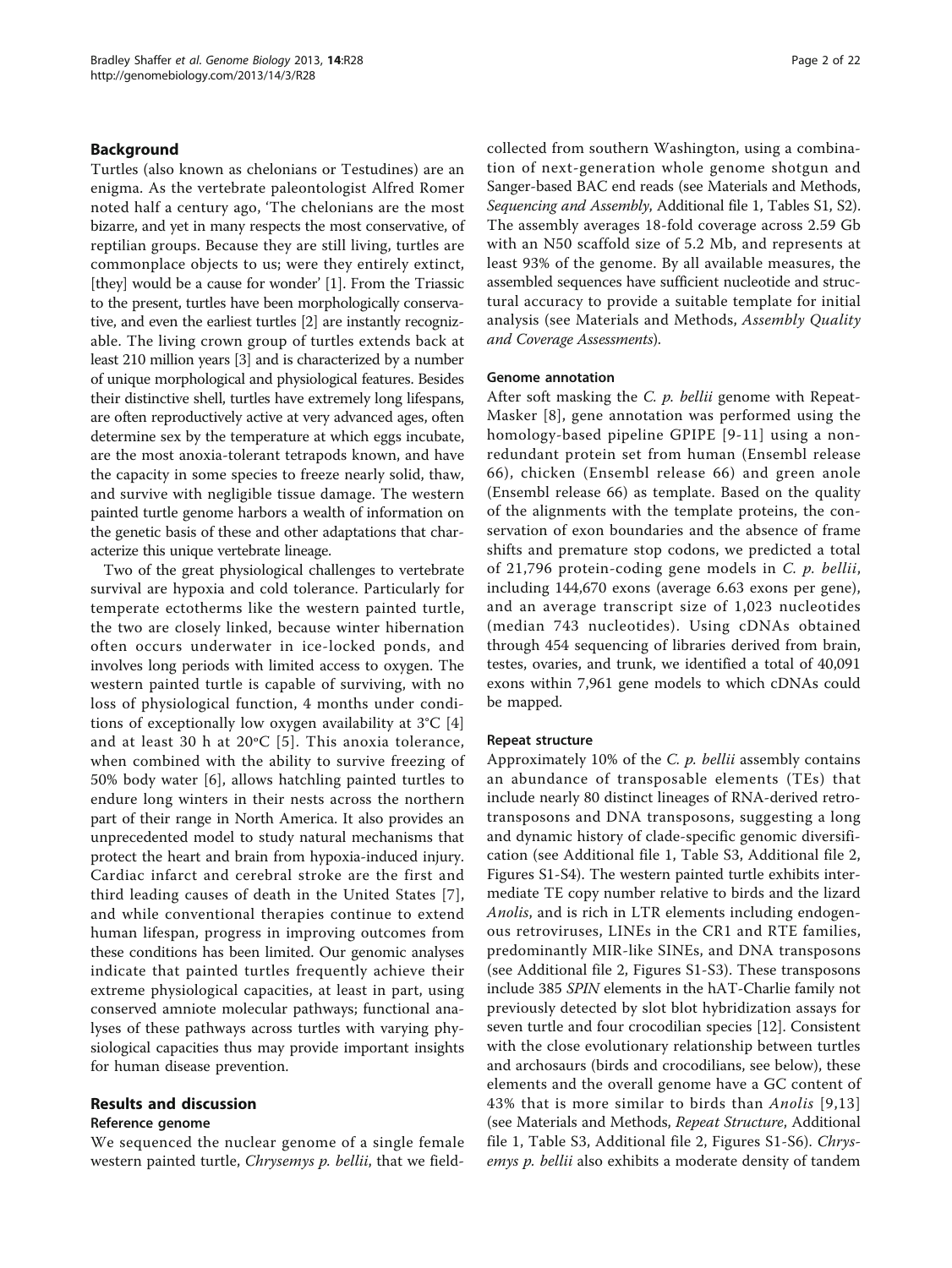repeats (1% genomic sequence coverage with an average density of 111 repeats per MB) with length and frequency distributions more similar to birds than to Anolis [[13](#page-20-0)]. Overall, the repetitive landscape of C. p. bellii exhibits a substantial amount of lineage-specific evolution that distinguishes turtles from other major amniote taxa but exhibits some similarities to archosaurs, in keeping with their sister group relationship. Long generation times and a slow rate of molecular evolution may have facilitated the diversification of turtle repeats, potentially impacting both genomic stability and dynamics of transcriptome function [[14](#page-20-0)-[17\]](#page-20-0).

### Isochore structure

The presence of GC-rich isochores is a well-known feature of birds and mammals, but is a minor component of genomic structure in the lizard Anolis. The western painted turtle genome has an average GC proportion of 0.43, which is consistent with other amniotes (see Additional file [2](#page-19-0), Figure S7). At a 3-kb scale, the standard deviation of GC content is 0.059, which is also intermediate among vertebrate genomes (see Additional file [2,](#page-19-0) Figure S7). The standard deviation of GC content in the western painted turtle is intermediate between those of the lizard Anolis and mammals/birds for sliding window sizes ranging from 5 kb to 320 kb (Figure [1](#page-4-0)), suggesting that the gene-rich isochores that characterize the endothermic birds and mammals are not as prominent a feature of the western painted turtle genome (see Materials and Methods, Isochores, Additional file [1](#page-19-0), Table S4, Additional file [2](#page-19-0), Figures S7-S9). For the western painted turtle, we found a weak but significant correlation between the GC content of protein-coding genes and their flanking sequence, indicating a slight, but potentially important relationship between genomic environment and the nucleotide composition of genes (see Additional file [2,](#page-19-0) Figure S8). We also found a slight negative relationship between the GC content and the length of intergenic sequences in the western painted turtle (not shown); thus, GC-rich regions tend to be more gene dense. This is a strong relationship in mammals and birds, but is non-existent in Anolis.

To examine the evolution of GC content in the context of the vertebrate phylogeny, we quantified GC content at third codon positions (GC3) using the 2,366 simple orthologs (1:1) identified from the OPTIC pipeline orthology predictions for zebrafish, pufferfish, chicken, zebrafinch, western painted turtle, green anole, platypus, mouse, and human (see Materials and Methods, *Identifi*cation of gene family expansion/contraction for methods on determining gene homology). We used the program NHML (with default parameters) to estimate: (1) ancestral GC content; and (2) GC3\*, the equilibrium GC content, which can be interpreted as the GC content toward which a lineage is evolving. Our results are consistent with trends from previous phylogenetic analyses of GC content [[18](#page-20-0),[19](#page-20-0)], with the exception that chicken seems to be in equilibrium with regard to GC3. The western painted turtle shows a striking decrease in GC3 from its current value of 46.74% to a GC3\* value of 38.90%, indicating an erosion of GC content that is also seen in Anolis (see Additional file [2,](#page-19-0) Figure S9) [[18\]](#page-20-0).

One mechanism that can contribute to this erosion is homogenization of recombination. Recombination is correlated with several evolutionary processes and genomic features. For instance, regions with higher recombination activity experience more efficient selection as well as higher GC content in mammals and birds. It stands to reason that genes with higher GC3 will have a lower lineage-specific dN/dS; that is, genes with higher GC content will experience more efficient selection. To test this, we divided up the genes from human, chicken, and western painted turtle into 'high GC3' and 'low GC3' genes based on the GC3 values of genes for each taxon. We then examined the distribution of dN/dS values between these two groups for each taxon. We expected, if recombination has a landscape similar to mammals and birds, that the 'high GC3' genes will have a lower lineage-specific dN/dS and 'low GC3' genes will have greater dN/dS values. We found this to be the case in human and chicken [\[18\]](#page-20-0), indicating a heterogeneous recombination landscape (see Additional file [1](#page-19-0), Table S4). In the painted turtle, we found that there is an even greater disparity in dN/dS between 'high GC3' and 'low GC3' genes than in human and chicken, indicating that an even more heterogeneous landscape exists in turtle. This may indicate that rather than a recombination-based mechanism driving GC content in turtle (for example, GCbiased gene conversion), mutational biases are playing an important role in the trajectory of GC3.

### Phylogeny and evolutionary rates

The phylogenetic position of turtles has remained one of the last unresolved problems in vertebrate evolutionary history, with recent hypotheses suggesting widely disparate placements [[20](#page-20-0),[21](#page-20-0)]. Our phylogenetic analysis of 1,955 sets of rigorously screened gene orthologs (see Materials and Methods, Multiple alignments and gene orthologs) for eight vertebrate species (human, platypus, chicken, zebrafinch, anole, turtle, python, and alligator), analyzed separately or as a concatenated dataset, concur with two recent phylogenomic analyses [[20,22\]](#page-20-0) in placing turtles as the sister group to Archosauria with strong statistical support (Figure [2\)](#page-5-0). Thus, based on independent, genome-scale analyses, the phylogenetic placement of turtles as well-nested within diapsid amniotes appears to be relatively secure.

We also estimated the relative rate of substitution in a smaller dataset that was designed to minimize missing data. This dataset comprised 309 orthologs that were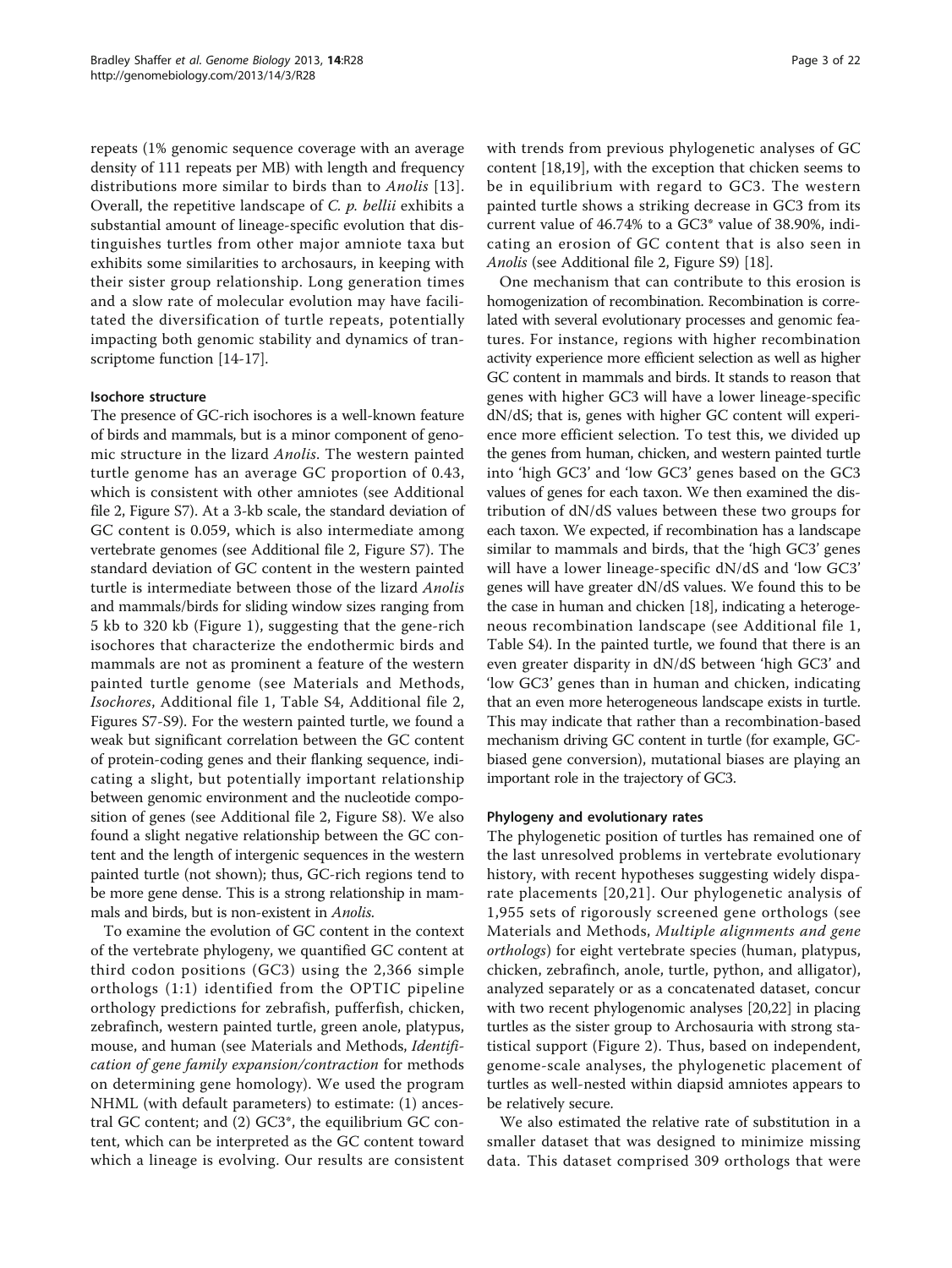<span id="page-4-0"></span>

identified in all eight species. Our analyses indicate that the turtle lineage has undergone a remarkable substitution-rate slowdown relative to other amniotes (Figure [2](#page-5-0)). Estimates of relative evolutionary rates under a relaxed molecular clock suggest that turtles have the slowest rate of substitution among the eight representative amniote lineages analyzed. Turtle genomes evolve at about onethird the rate seen in humans, and roughly one-fifth the rate of the fastest-evolving python lineage (see Materials and Methods, Phylogeny and substitution rate, Additional file [1,](#page-19-0) Tables S5-S6). Given the long generation time that characterizes turtles, our comparative analysis is consistent with the negative relationship between generation time and rate of molecular evolution found in reptiles [[23\]](#page-20-0) and other amniotes [\[24\]](#page-20-0), although the observed slowdown in archosaurs and turtles may also suggest a broad, lineagespecific effect.

### Extreme anoxia tolerance in the painted turtle

Although all turtles can withstand anoxia for a few hours with no discernable tissue damage, the painted turtle is a candidate for the most extreme anoxia-tolerant tetrapod known. To explore the transcriptomic basis of this extreme anoxia tolerance, we assembled a gene expression profile by sequencing poly A-enriched RNA isolated from the ventricle (heart) and telencephalon (brain) of normoxic and anoxic ( $n = 4$  turtles/group, 24 h at 19 °C) adult western painted turtles (see Materials and Methods, Anoxic gene expression). FPKM (Fragments per kilobase of exon model per million mapped fragments) values from 13,236 western painted turtle genes with human orthologs were interrogated (from a starting pre-filtering pool of 22,174 gene orthologs) and analyzed with ANOVA. Differential gene expression significantly increased in brain (19 genes) and heart (23 genes) (see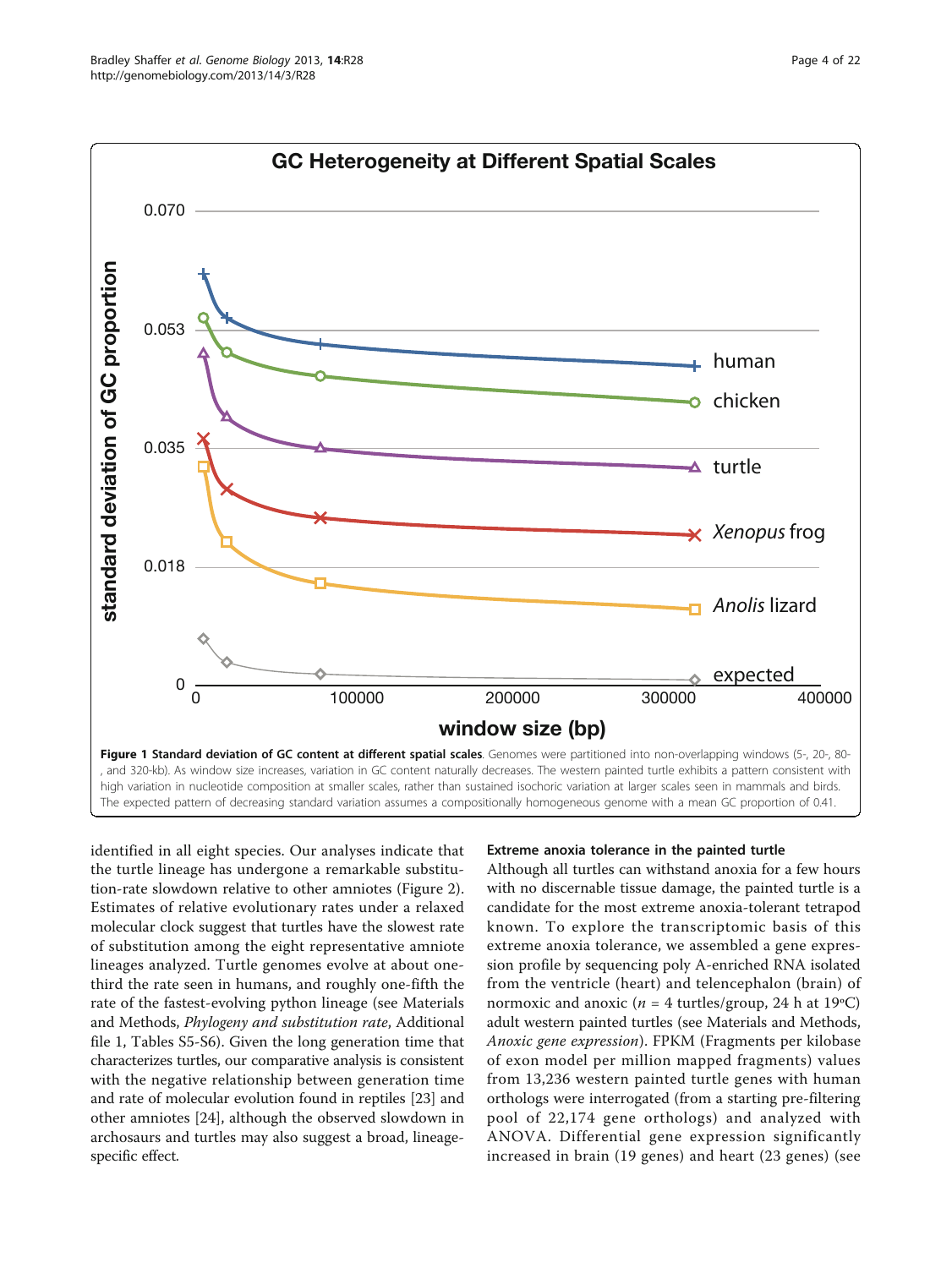<span id="page-5-0"></span>

Additional file [1,](#page-19-0) Tables S7, S8), mirroring previous work showing up-regulated gene expression in response to hypoxia in other vertebrate tissues, including many cancers.

The largest overall change in expression was in APOLD1, an apolipoprotein encoding gene whose transcript levels increased 128-fold in telencephalon and 19 fold in ventricle (see Additional file [1](#page-19-0), Tables S7, S8; Additional file [2](#page-19-0), Figure S10). APOLD1 expression moderately increases during hypoxia in human microvascular endothelial cell culture, although its exact function remains unclear [[25](#page-20-0)]. Other highly differentially expressed genes (>10-fold; FOS, JUNB, ATF3, PTGS2, BTG1/2, and EGR1) encode proteins that, individually and in dimeric forms, have been implicated in the control of cellular proliferation, cancers, and tumor suppression [[26](#page-20-0)-[29\]](#page-20-0). The 30-fold increase in a gene orthologous to SLC2A1 (see Additional file [1,](#page-19-0) Table S8, Additional file [2](#page-19-0), Figure S11), which encodes the glucose transporter GLUT-1, is also exceptional since deficiencies in membrane glucose transport underlie diabetes in humans. An understanding of the mechanism by which membrane GLUT-1 levels increase in the turtle would be a useful contribution to human diabetes research. Decreases in

gene expression were fewer and found only in ventricle (see Additional file [1,](#page-19-0) Table S9; Additional file [2](#page-19-0), Figure S12), but included decreases in CDO, which is important in regulating intracellular cysteine as well as levels of the endogenous metabolic depressant hydrogen sulfide [[30](#page-20-0),[31](#page-20-0)], and genes involved in mRNA splicing (SRSF5) [[32\]](#page-20-0) and tumor proliferation (*MKNK2*) [\[33](#page-20-0)].

These analyses demonstrate the power of the western painted turtle as a model for the evolution of anoxia tolerance by regulatory changes utilizing broadly conserved vertebrate genes, including many genes that lead to pathogenesis in humans. Clearly, further study of the processes that link these regulatory changes to anoxia tolerance are a next important step. Although this is yet to be tested, we also note that the regulatory pathways that evolved in the western painted turtle could lead to the identification of targets for therapeutic intervention in human diseases involving hypoxic injury and possibly tumorigenesis.

# A novel microRNA associated with freeze tolerance in hatchling painted turtles

Freeze tolerance constitutes a second suite of physiological adaptations that are integral to winter survival for hatchling painted turtles and other species that overwinter in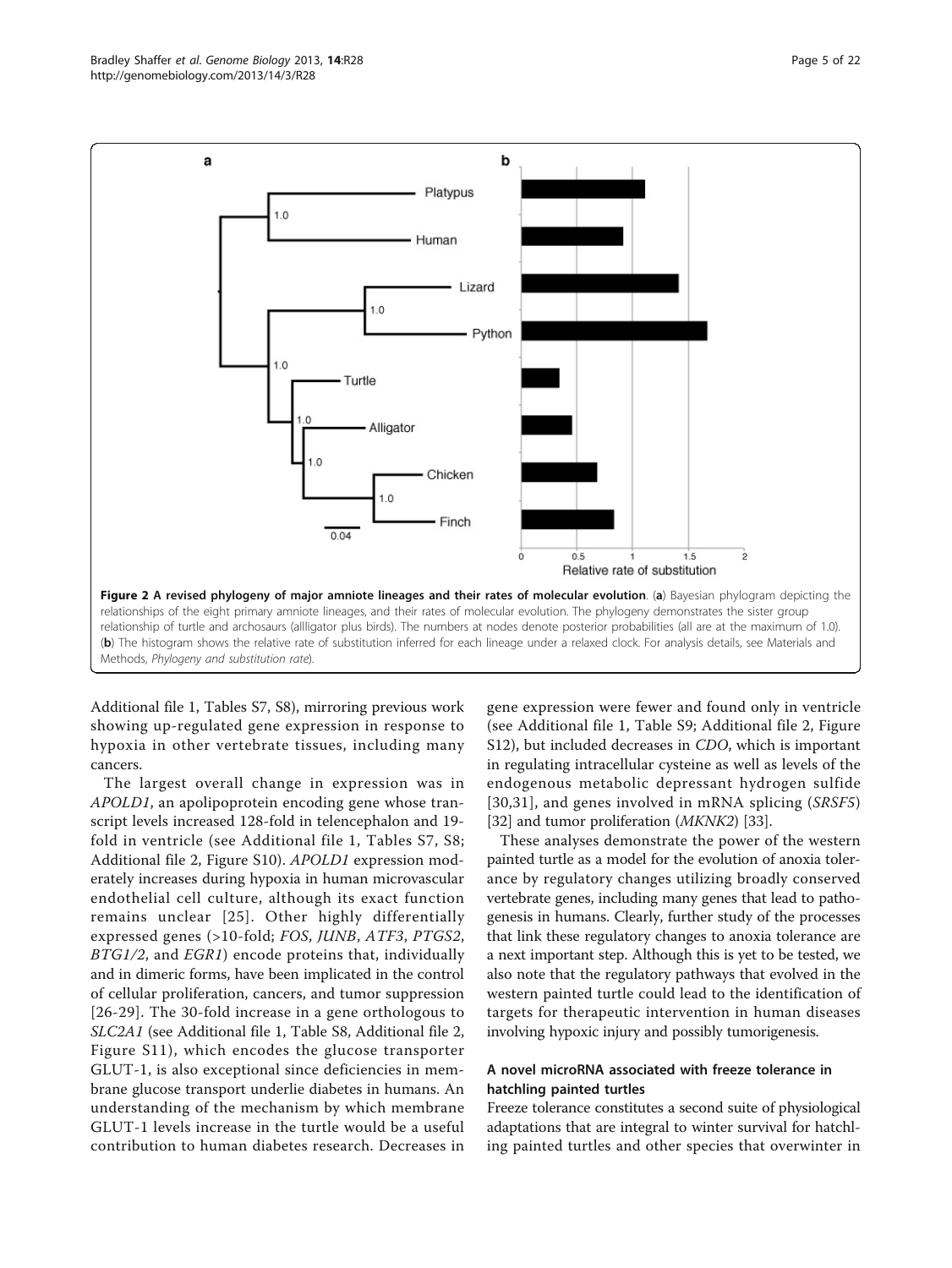shallow terrestrial nests. Molecular adaptations that underlie natural freezing survival in C. p. bellii include strong metabolic rate depression, use of anaerobic metabolism (see Extreme Anoxia Tolerance in the Painted Turtle), and selective up-regulation of genes involved in key cellular processes [[34](#page-20-0)].

Entrance into hypometabolism involves regulatory changes in multiple metabolic processes coordinated by extracellular stimuli that are readily induced and reversed to allow smooth transitions to and from the frozen state. MicroRNA regulation of mRNA transcripts meets these criteria and is involved in other models of stress-induced metabolic rate depression [[35](#page-20-0)]. Using the western painted turtle genome, we retrieved the precursor sequence of miR-29b, a microRNA involved in DNA methylation and regulation of glucose transport [\[36](#page-20-0),[37](#page-20-0)] that is often associated with freeze and anoxia tolerance (see Materials and Methods, Freeze tolerance). Based on this sequence, the secondary structure of western painted turtle premiR-29b was predicted to contain a single nucleotide mutation (nuc-43) resulting in a larger terminal stemloop compared to the less freeze tolerant turtle *Apalone* spinifera and Homo sapiens. Although the functional significance of this mutation is unknown, microRNAs are generally extremely conserved across vertebrates, and nucleotide structures that restrain the terminal loop region (as predicted for human and other turtles) can decrease the efficiency of Dicer processing of precursor microRNA transcripts in the range of 50% (Figure [3A](#page-7-0)) [[38](#page-20-0)]. In addition to loop flexibility, slight alterations to loop structure and nucleotide sequence can influence interactions between pre-microRNA and terminal loop binding proteins, impacting processing efficiency. Consistent with the hypothesis that enhanced microRNA processing under low temperature stress facilitates freezing survival, quantitative RT-PCR (see Materials and Methods, Freeze tolerance) revealed a mild but statistically significant 1.3-fold increase in processed mature miR-29b levels in liver of hatchling turtles in response to 24 h freezing; expression was maintained and possibly increased during subsequent thawing (Figure [3B\)](#page-7-0).

Although these results require additional functional analyses and are clearly preliminary, they point to future work on miR-29b as a potential candidate for freeze tolerance work on turtles with this physiological capacity. With refined genomic and comparative data across freeze tolerant and intolerant turtles, future studies of turtle freeze tolerance should help confirm or refute our interpretation that mutations in miR-29b are an important component of freeze tolerance in turtles.

### Tooth loss pseudogenization

Turtles lost the ability to form teeth approximately 150- 200 million years ago, making them the oldest extant

edentulous lineage of tetrapods (birds lost teeth approximately 80-100 million years ago) [\[39\]](#page-20-0). Previous studies in birds and edentulous mysticete (baleen) whales demonstrated that tooth loss is closely associated with the pseudogenization and subsequent degradation of the toothspecific genes enamelin (ENAM), amelogenin (AMEL), ameloblastin (AMBN), dentin sialophosphoprotein (DSPP), and enamelysin (MMP20) [\[40,41](#page-20-0)]. We identified the majority of turtle pseudo-exons in their chromosomally syntenic regions (see Materials and Methods, Tooth loss) when compared to other amniotes (Figure [4](#page-8-0)), consistent with the very slow rate of genomic change seen in chelonians (see Figure [2\)](#page-5-0). Turtle ENAM, AMEL, and MMP20 all contain premature stop codons (exons 5, 3, and 2, respectively) in addition to highly degenerated sequences. AMBN, while somewhat more conserved, has a premature stop codon in exon 7. While DSPP exons 1 and 2 are relatively conserved, all subsequent exons were unidentifiable. Sequence identity scores between pseudogene exons identified in turtle and chicken were not significantly different from each other compared to their functional orthologs in crocodilians (see Materials and Methods, Tooth loss, Additional file [1](#page-19-0), Tables S10, S11), even though turtles lost their teeth approximately 50-100 million year earlier.

This extremely conservative pattern of tooth-loss pseudogenization across amniotes is consistent with a single evolutionary origin (and regulatory network) of teeth, and suggests that the deterioration of this pathway evolved independently (that is, is homoplastic) in turtles, whales, and birds. This is also consistent with the fossil record, as early members of all three lineages are known to be toothed. However, concordant with their overall slow rate of molecular evolution, the tooth-specific genes in turtles have accumulated mutations at roughly half the rate of accumulation found in birds.

# The genomic basis of longevity in turtles

One of the defining features of turtles as a lineage is their extreme longevity (many species live 100 years or more), and we used the western painted turtle genome to investigate this quintessential chelonian feature. Based on previous work implicating the shelterin complex encoding genes in exceptional longevity in the naked mole rat [\[42\]](#page-20-0), we evaluated (by BLAST searches of all available turtle sequence data including unplaced scaffolds, see Materials and Methods, Aging and longevity, Additional file [1](#page-19-0), Table S12) the status of the shelterin complex in the western painted turtle genome. Even with this comprehensive search, we were unable to find orthologs for three of the five genes (POT1, TERF2IP, TEP1) in the western painted turtle. Given that TEP1 is also absent in birds, this result strongly suggests that turtles (and their sister group, the archosaurs) do not share this longevity mechanism with the naked mole rat.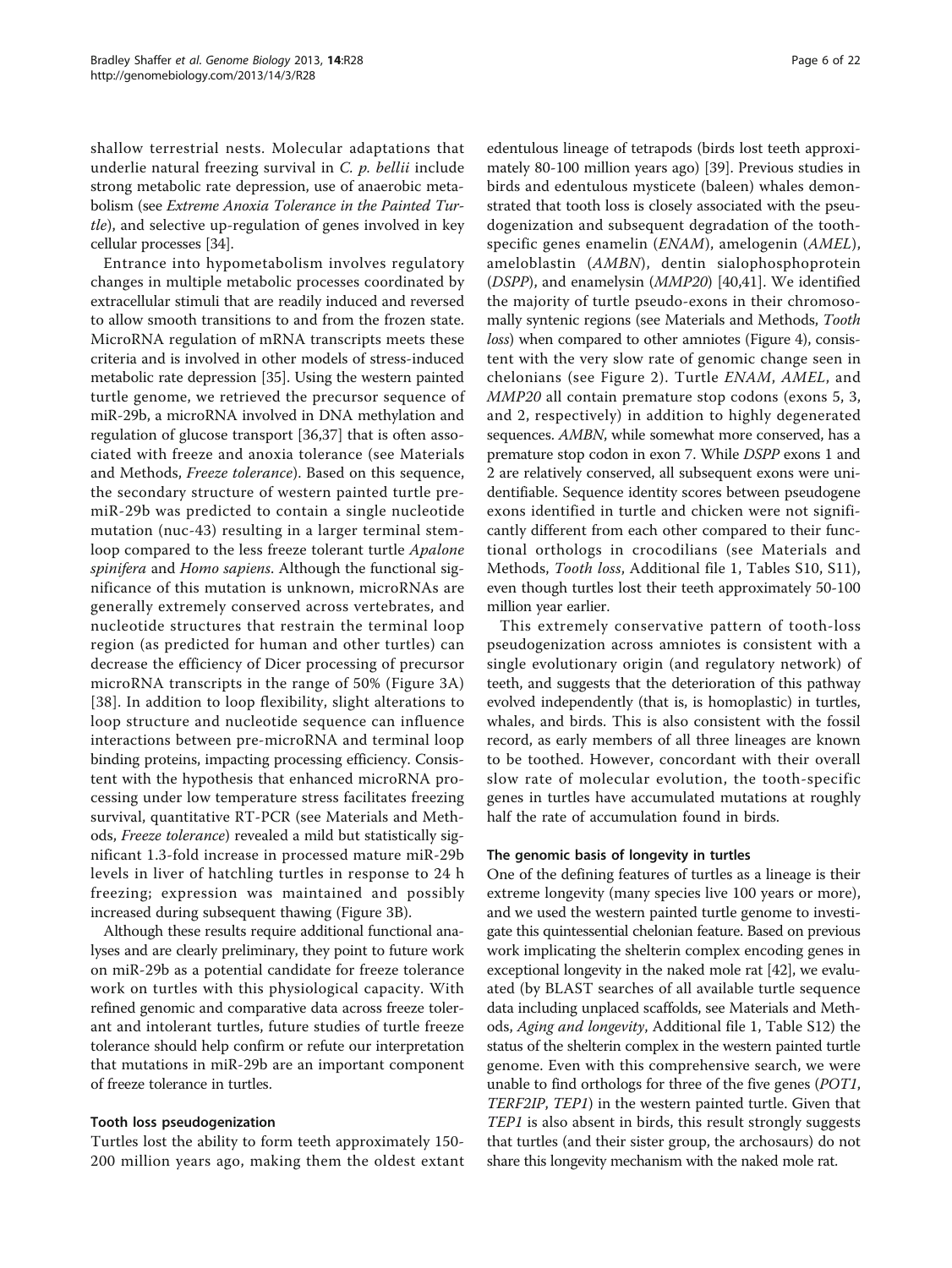<span id="page-7-0"></span>Bradley Shaffer et al. Genome Biology 2013, 14:R28 http://genomebiology.com/2013/14/3/R28



reference RNA.  $*$  Significantly different from the corresponding control ( $P$  <0.05).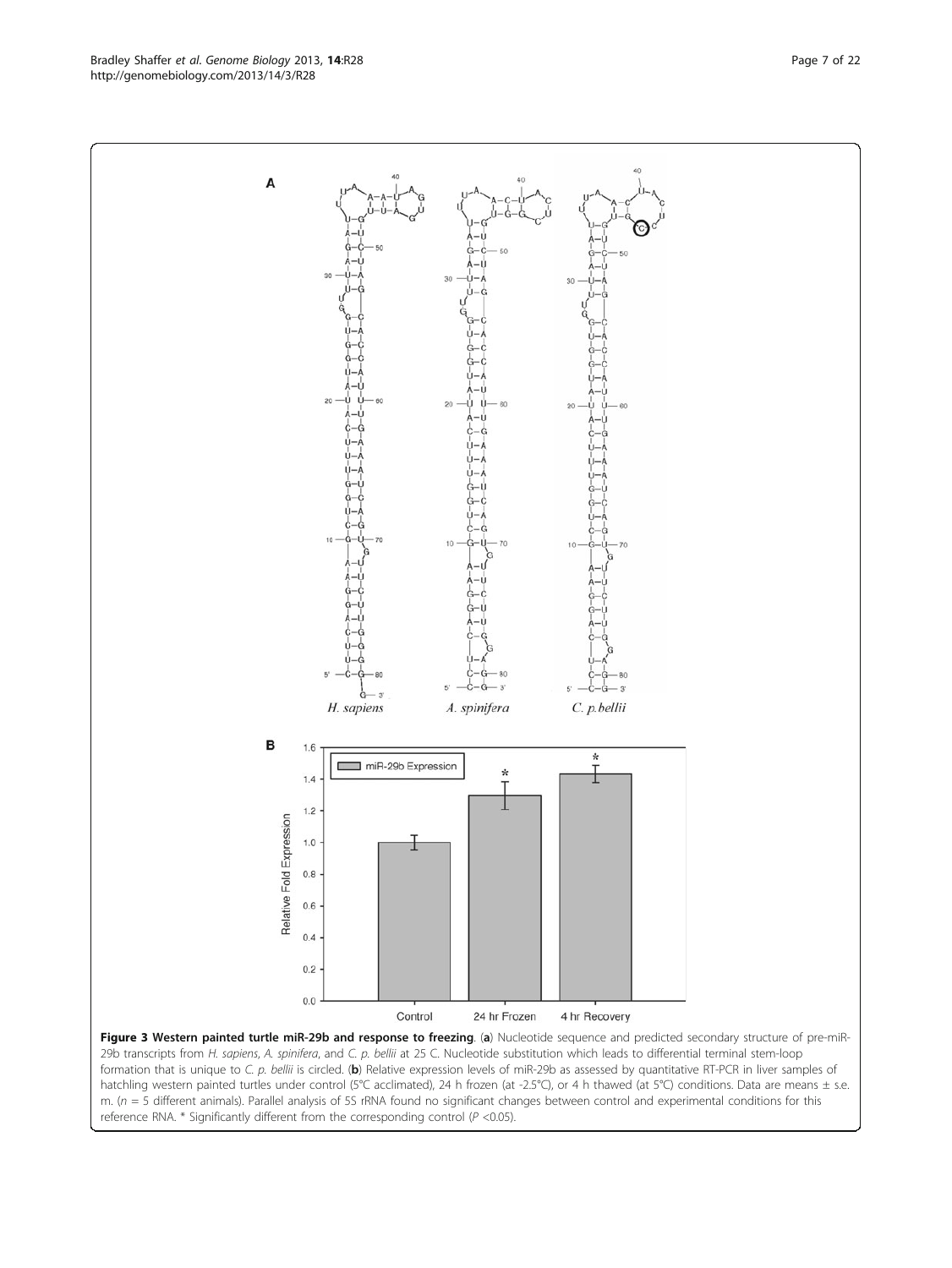<span id="page-8-0"></span>

We also examined genes that have apparently been lost in the western painted turtle (and were also absent in our searches of all other available turtle genomes) to investigate their relevance to aging based on their orthology to known aging-linked genes in model organisms [[43\]](#page-20-0). Specifically, lowered activity of ATP5O in the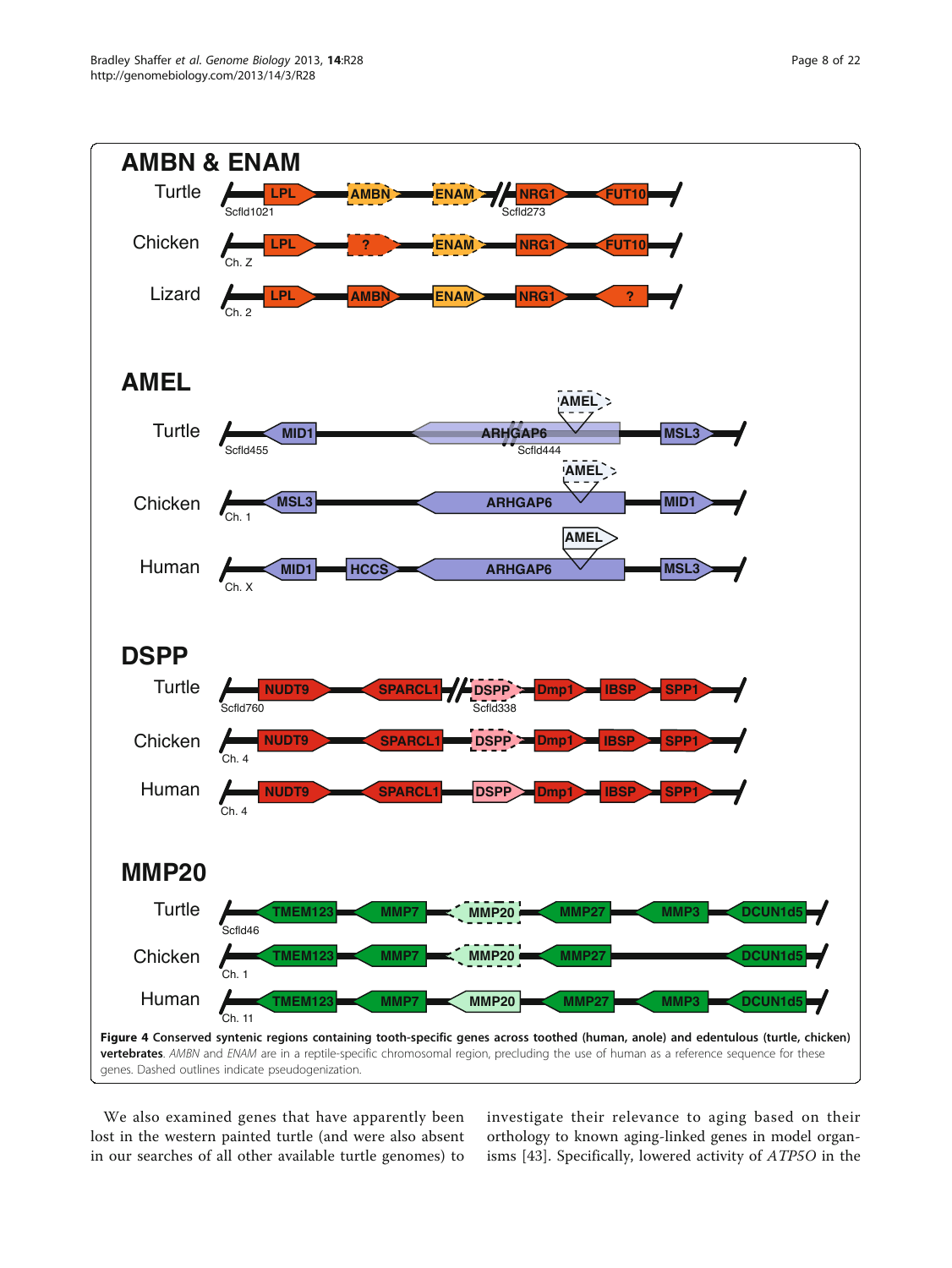nematode C. elegans increases longevity [[44](#page-20-0)], while PLCG2 is a crucial intracellular signaling modulator and seems to be negatively affected by aging [[45\]](#page-20-0). Although confirming the absence of genes is difficult with incompletely assembled genomes, the western painted turtle genome is at least 93% complete, and their absence in other turtle genomes is compelling (see Additional file [1,](#page-19-0) Table S12). Among these presumably missing genes, the lack of ATP5O (for which we found no hits in any turtle) and PLCG2 (where we found evidence for a total of six out of 30 exons across all turtles) may be important in the extraordinary longevity of turtles.

# Temperature-dependent sex determination/differentiation (TSD) genes

Since the first realization that many, but not all, turtles have TSD, turtles have become a model system for comparing the gene networks controlling genotypic sex determination (GSD) and TSD. Phylogenetic reconstruction indicates that the ancestral condition of sex determination in turtles and crocodilians was thermosensitive (TSD), and that GSD has re-evolved in several turtle lineages [[46](#page-20-0)]. Although it is now clear that TSD and GSD each encompass multiple mechanisms whose divergence involves regulatory and structural evolution affecting the level of plasticity and canalization of vertebrate sexual development [[47](#page-20-0),[48](#page-20-0)], it also remains the case that transitions between TSD and GSD have occurred many times, and that TSD is the ancestral condition in turtles. Genomic analyses of TSD and GSD turtles (and crocodilians) can provide important clues to help decipher the changes in genetic architecture that underlie these evolutionary transitions. Comparative analysis of genomes and transcriptomes from TSD turtles (Chrysemys p. bellii, Chelydra serpentina, Trachemys scripta) and the GSD softshell turtle Apalone mutica (all data produced by our group) from early through late embryonic stages revealed that virtually all of the known vertebrate genes involved in sexual differentiation are present in turtle genomes and active during sexual development (see Materials and Methods, Sex determination/differentiation, Additional file [1,](#page-19-0) Table S13).

We took a gene-tree reconstruction approach to examine the phylogenies of the coding regions of five key genes involved in the gonadogenesis regulatory network whose transcriptional responses have been studied in the western painted turtle (WT1, SF1, SOX9, DMRT1, and AROMATASE [[48](#page-20-0),[49](#page-20-0)], Figure [5](#page-10-0)). Although the roles of these genes in the TSD/GSD transition remains incompletely understood, they are important in sexual differentiation in a variety of vertebrates including reptiles. Our primary goal was to ask whether these individual gene trees cluster taxa based on their phylogenetic relationships (as might be expected if independent TSD/GSD

transitions have evolved that do not mask phylogeny) or on their TSD/GSD phenotype. Consistent with their phylogenetic relationships, our gene tree analyses generally placed the monophyletic set of turtle orthologs as the sister group to archosaurs (compare the relationships of turtles and crocodilians in Figure [2](#page-5-0) with Figure [5\)](#page-10-0), although in one case (WT1) TSD turtles and crocodilians were sister groups (Figure [5](#page-10-0)). However, within-turtle relationships of these five gene trees often resolve the GSD softshell Apalone spinifera as sister group to the remaining turtles, rather than in its generally established placement as sister to the remaining cryptodires [\[50\]](#page-20-0). It is well known that estimates of individual gene trees can differ from species trees for purely statistical reasons, and the inter-relationships of softshells to other turtles has been notoriously difficult to determine with molecular data [[50](#page-20-0)[-52\]](#page-21-0).

Overall, there is no compelling evidence of clustering TSD and GSD turtles, or TSD and GSD vertebrates that is contrary to their phylogenetic relationships, suggesting that strong convergence at the molecular level has not occurred in these markers. Interestingly, dn/ds analysis revealed that the molecular evolution of these elements is driven overwhelmingly by purifying selection, with only few instances of neutral evolution between some closely related species pairs such as Trachemys scripta (TSC) and Chrysemys p. bellii (CPI) for SF1, AROMATASE and Wt1, TSC and Apalone spinifera (ASP) for SF1, ASP and CPI for SF1. Thus, these analyses indicate that the primary patterns of gene tree evolution in these loci associated with sex determination are driven by their organismal (phylogenetic) history rather than TSD/GSD functionality.

### Immune system genomics

Given the striking preponderance of expansions of immune function genes (see below), and their potential importance in the extended life spans of turtles, we characterized a large panel of immune-function genes in the western painted turtle genome. We aligned the C. picta bellii genome against a sequence database of approximately 3,000 immune-function related genes developed from a diverse set of 14 vertebrates ranging from lamprey to mammals (see Materials and Methods, Immune system). Blast searches of the C. picta bellii genome against this database resulted in the identification of 110 genes, 100 of which were confirmed with reciprocal alignments; 73 were also identified in either cDNA or predicted gene sequences (see Additional file [1,](#page-19-0) Table S14). The cDNA represented a small number of tissues/developmental stages, and 73/110 (66%) confirmation of expression is very encouraging.

The adaptive immune response of turtles is generally slower and less robust than its mammalian counterpart, and does not consistently demonstrate evidence of a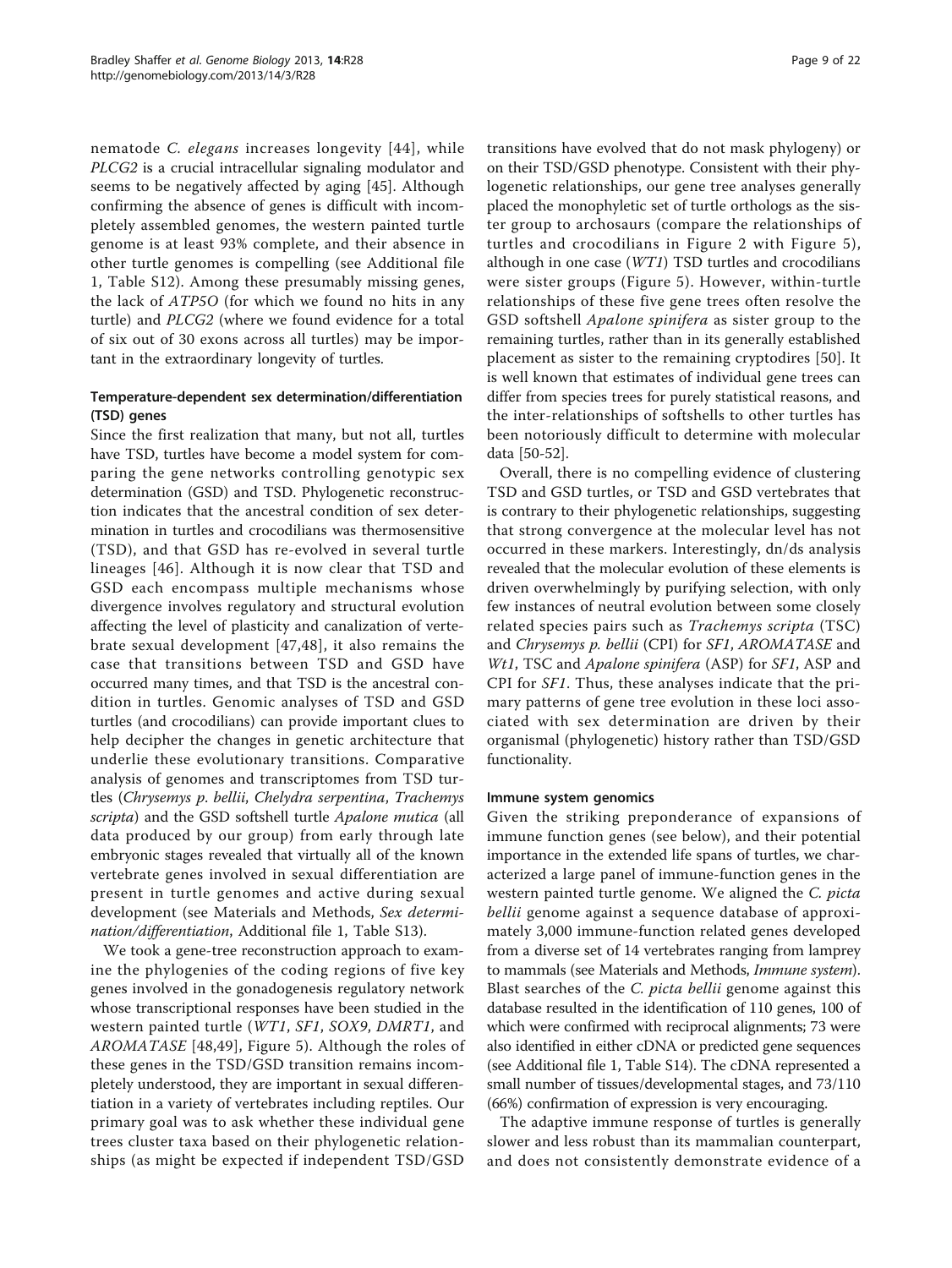<span id="page-10-0"></span>

memory response [\[53](#page-21-0),[54](#page-21-0)]. However, we identified several major components necessary for adaptive immunity and generation of immune memory including CD4, MHCII, and the immunoglobulin heavy chain locus (see Additional file [1](#page-19-0), Table S14). Our analysis also demonstrates that the western painted turtle has a unique repertoire of toll-like receptors (TLRs), comprised of those found in amphibians, fish, birds, and mammals. This includes a TLR15-like receptor that has previously only been defined in birds, and is known to interact with bacterial pathogens including Salmonella [[55\]](#page-21-0) (see Additional file [1,](#page-19-0) Table S15). Given the delayed adaptive response and poor generation of immune memory, combined with their diverse set of TLRs, we predict that turtles should rely more heavily on the non-specific innate immune response to effectively recognize and initiate appropriate responses to pathogens. This initial response would be followed by a more moderate adaptive response that, because of the low specificity due to lack of immune memory formation, may serve as a general mechanism to combat remaining pathogens. Given the overall low specificity of their innate and adaptive immune responses, it seems that turtles are able to adequately balance their immune compartments to eliminate pathogens, while simultaneously avoiding damage to self-tissues as a result of an overactive immune response.

### Gene family expansions

Gene family expansions point to candidate sets of genes of particular importance in chelonian survival and evolution. After annotating the western painted turtle genome (see Materials and Methods, Identification of gene family expansion/contraction, Additional file [1,](#page-19-0) Table S16), we used phylogenetic reconstructions of the genomes of three mammals (human, mouse, platypus), two birds (chicken, zebrafinch), one lizard (green anole), and two fish (tetraodon, zebrafish) to identify one-to-one orthologs, as well as gene losses and gene family expansions in the western painted turtle genome. We identified 3,222 one-to-one orthologs across all nine species, 4,828 genes among the seven amniote species, and 103 gene families including 957 gene predictions that show expansion in the western painted turtle lineage. Among these expanded gene families, 15 of the 27 with four or more members, which jointly account for 623 of 957 gene predictions, were annotated as being involved in immune response (see Materials and Methods, Expansion of gene families involved in the immune response, Figure [6](#page-11-0), Additional file [1](#page-19-0), Table S17); an additional large expansion (106 members, 101 confirmed by manual curation) was evident among the beta-keratins (see Materials and Methods, Beta-keratin expansions) involved in the formation of scales, claws, and scutes that encase the shell [[56](#page-21-0)].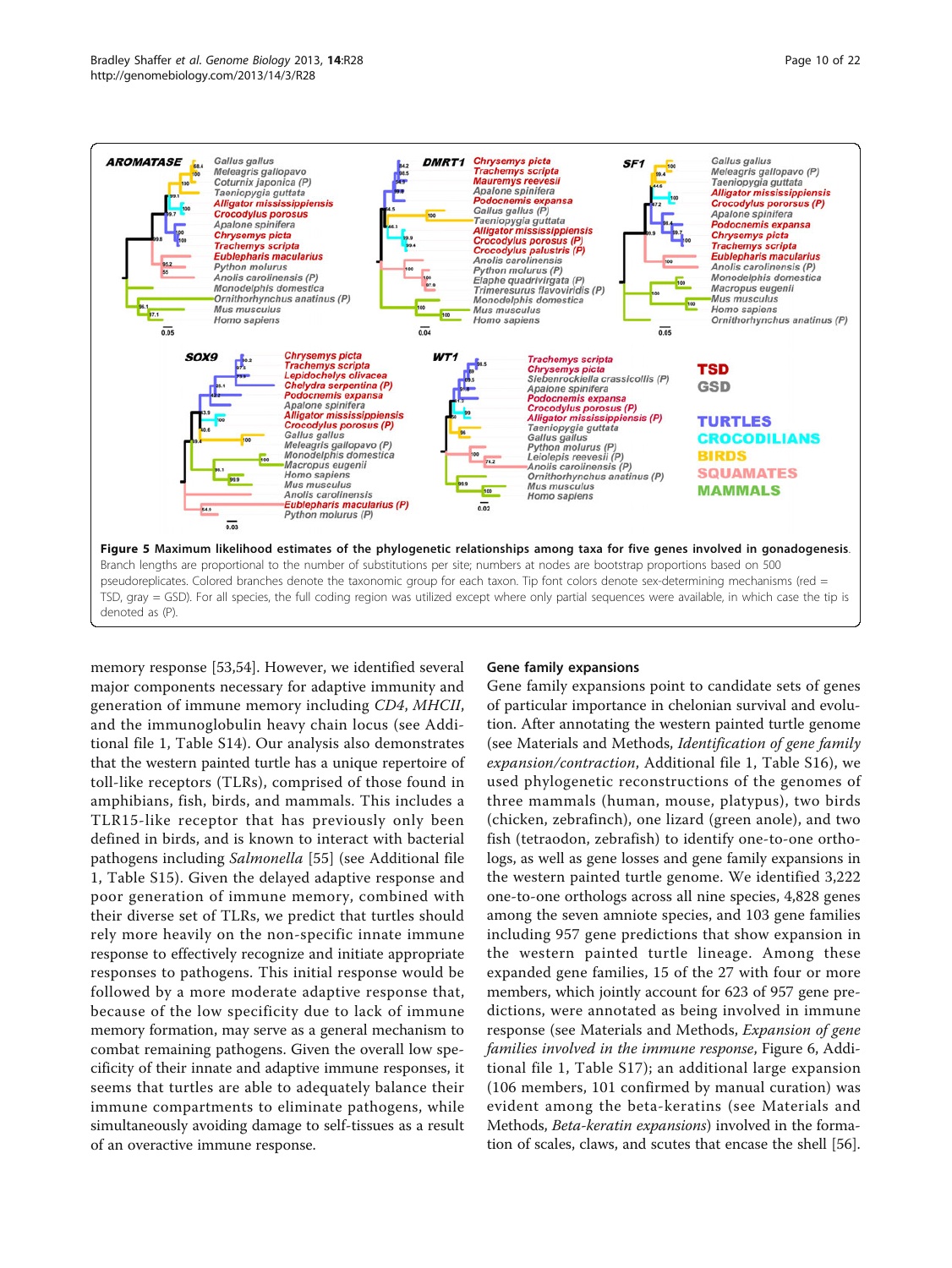<span id="page-11-0"></span>

Additional analyses using beta-keratin mRNAs extracted from the precursor cells of the shell of Pseudemys nelsoni [[56\]](#page-21-0) indicates that there have been independent lineagespecific expansions of the beta-keratins in birds and turtles associated with the formation of feathers and the shell (Li et al., unpublished results).

# Patterns of natural selection

Genomic scans for positive selection across turtles constitute a complementary strategy to identify genes underlying chelonian adaptations. We examined a carefully screened ortholog set of 4,136 genes (see Materials and Methods, Ortholog sets) for eight vertebrate species (human, platypus, chicken, zebrafinch, anole, turtle, python, and alligator) to detect signs of turtle lineage-specific positive selection. Using branch-site likelihood-ratio tests [\[57](#page-21-0)] with reduced parameterization [\[58](#page-21-0)] (see Materials and Methods, Positive selection), we identified 671 genes under positive selection (false discovery rate <0.1) (Accessory Data File 1). Among these genes were several categories of interest to notable physiological in turtles, several of which we highlight here.

There were nine genes containing ankyrin repeat motifs (the most significant was *ANKRD32*,  $P = 1.1 \times 10^{-17}$ ), which are typically sites of protein-protein interactions. Furthermore, some of these ankyrin-repeat-motif genes contained SOCS box (suppressor of cytokine signaling) domains as well (*ASB14*,  $P = 1.2 \times 10^{-2}$  and *ASB18*,  $P = 8.8 \times 10^{-3}$ ) and are involved in protein turnover regulation [[59\]](#page-21-0). In addition, a number of chemokine receptors,  $CCR4$  ( $P =$  $1.1 \times 10^{-7}$ ), CCR5 (P = 7.2×10<sup>-5</sup>), and CCR10 (P =  $1.0 \times 10^{-19}$ ), as well as *CCRL1* ( $P = 4.2 \times 10^{-9}$ ), showed evidence of positive selection in our analysis. These Gprotein coupled receptors bind specific cytokines (chemokines), are involved in chemokine-mediated signaling, and are generally pro-inflammatory/immune responsive [\[60](#page-21-0)]. We found evidence for significant positive selection in DMRT2 ( $P = 4.2 \times 10^{-4}$ ). DMRTs have been found to associate with sexual determination and development (see earlier section on Temperature-Dependent Sex Determina-tion (TSD) genes, also reviewed in [[61](#page-21-0)]).

Related to oxidative phosphorylation and free-radical scavenging, several positively selected genes were involved directly (for example, ATP5S,  $P = 3.7 \times 10^{-6}$ ; ATP5H,  $P =$ 3.1×10<sup>-4</sup>; COX15, P = 1.4×10<sup>-4</sup>; ATP5G3, P = 1.4×10<sup>-3</sup>; COX7A2,  $P = 6.0 \times 10^{-3}$ ; ATP5B,  $P = 1.9 \times 10^{-2}$ ; DAP3,  $P =$ 8.3×10<sup>-6</sup>) or indirectly (for example, *SOD1*,  $P = 1.5 \times 10^{-7}$ ;  $ACO2$ ,  $P = 1.4 \times 10^{-2}$ ) in this process. Adaptations within genes in the process of ATP formation (specifically those that are subunits of ATP synthase) and anti-oxidant defenses have been proposed as mechanisms of life-history evolution in reptiles [[62](#page-21-0)]. Several additional genes involved in life history traits were also under positive selection, including those involved in fertility (*FSHB*,  $P = 7.4 \times 10^{-6}$ ),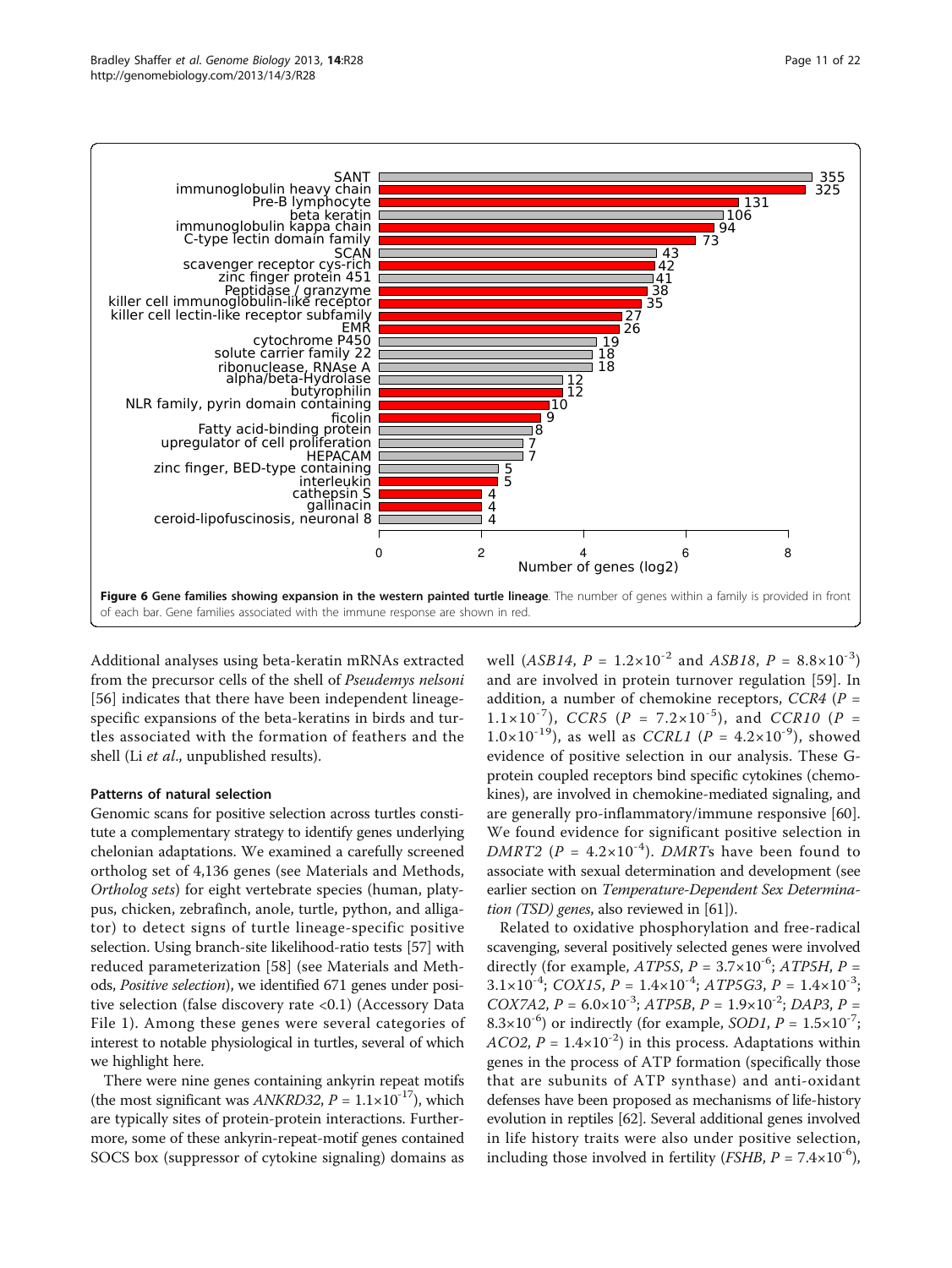reproduction/immune functionality (prolactin receptor,  $P = 4.4 \times 10^{-8}$ ), and aging (SIRT3,  $P = 2.1 \times 10^{-3}$ ; CLK1,  $P =$  $1.1\times10^{-2}$ ). In general, these 671 positively selected genes are involved in diverse functions that span biological processes. Although a numerically large set, our careful filtering and criteria for ortholog consideration suggests they are a robust set that is larger than would be expected when compared to naked mole rat or human [[42](#page-20-0)[,63\]](#page-21-0).

We detected 171 GO functional categories showing enrichment for genes under positive selection (nominal P values < 0.05, Mann-Whitney U-test), however, none were statistically significant after multiple testing correction (see Accessory Data File 1 for an overview of genes under positive selection and GO category enrichments).

# Conclusions

The western painted turtle, and chelonians generally, comprise a unique combination of extremely conservative evolutionary history interspersed with some of the most unique physiological and behavioral adaptations found in amniotes. Our analyses of the western painted turtle genome indicate that common vertebrate regulatory pathways are often involved with these novel phenotypes, and additional functional experiments can now investigate the ways in which these pathways have been modified in turtles. Our extensive analyses of anoxia tolerance provides particularly strong support for the interpretation that the western painted turtle utilizes common vertebrate pathways to achieve its extraordinary physiological abilities; temperature-dependent sex determination and immune system functionality also appear to utilize common suites of vertebrate genes. Genomic analyses of longevity and particularly tooth loss, both of which characterize all living chelonians, suggest that patterns of gene loss are also key elements of turtle evolutionary novelties. The western painted turtle genome, enabled by both comparative genomics and functional experimentation, has provided and will continue to provide windows into the evolution of physiological novelties, perhaps including some with biomedical and cryopreservation applications.

One aspect of turtle evolution that is proceeding at a rapid and accelerating pace is human-mediated extinction. Although the lineages represented by living turtles have survived countless challenges in the last 210 million years, current estimates are that at least 50% of the 330 recognized species of living chelonians are threatened with extinction [[64\]](#page-21-0). Turtles far outstrip amphibians, mammals, and birds in their proportion of at-risk species, and the survival likelihood of many species is bleak. Future comparative genomics work on turtles, including comparisons among species that vary in their longevity, anoxia and freeze tolerances, immunocompetency, and a host of other key human challenges, requires healthy populations of the remaining diversity of turtles. The challenge, for comparative biology and conservation alike, is to preserve the remaining diversity of living turtles as we continue to unravel their secrets for success.

# Materials and methods

# Sequencing and assembly

A single C. p. belli (western painted turtle) was sequenced at The Genome Center, Washington University School of Medicine, St Louis, Missouri. The whole genome shotgun library primary donor-derived reads (B. Shaffer lab, female, field number: RCT428, locality: WA Grant Co, small lake 1.3 miles south of Potholes Reservoir, tissue accession number: HBS 112648) and BAC end reads (BAC library source: VMRC CHY3: J. Froula, JGI (from C. Amemiya lab) female, strain: MVZ #238119, Locality: Frenchman Hills wasteway 9.0 mi S via Dodson road of junction with Hwy I-90, Grant Co., Washington) were assembled using Roche's Newbler (version 2.6) with stringent parameters. Newbler uses all of the input single and paired end read data (including the paired BAC end data) to create contigs and then, focusing on the paired end read data along with estimates of insert size, organizes those contigs into larger scaffolds. After removing contamination, the resulting assembly was labeled as 3.0.1. All scaffolds >500 bases (81,642 scaffolds with a total size of 2.59 Gb, N50 scaffold size of 3.01 Mb (N50 number is 248)) were retained for submission to the public databases.

After the assembly was complete, 15X of paired end sequencing data were generated on the Illumina platform and used only for error correction in the reference assembly; the Illumina paired end data were not used to aid in scaffolding of existing contigs. For error correction, the Illumina data were aligned against the 3.0.1 assembly using bwa [\[65\]](#page-21-0) and processed using samtools and bcftools [[66\]](#page-21-0). Based on the paired end mapping data, all duplicate mapped reads were removed. One and two basepair indels were introduced into the reference for all cases where there were  $\geq$ 3 and  $\leq$ 200 reads aligned (mapping quality ≥40 and the indel was ≥10 bases from the end of the alignment), and where all reads disagreed with the reference and agreed with one another. There were a total of 27,296 indels introduced into 24,712 contigs.

The assembly data were aligned utilizing BLASTZ [[67](#page-21-0)] to align and score non-repetitive turtle regions against the following repeat-masked genomes: anole (anoCar2), human (hg19), chicken (galGal3), and opossum (mon-Dom5). Alignment chains differentiated between orthologous and paralogous alignments [\[68\]](#page-21-0) and only 'reciprocal best' alignments were retained in the alignment set. The alignments were post-filtered in the following ways: (1) only alignments that extended over at least 2,000 bases where the relative expansion/contraction was <10X were retained; and (2) alignments were then smoothed by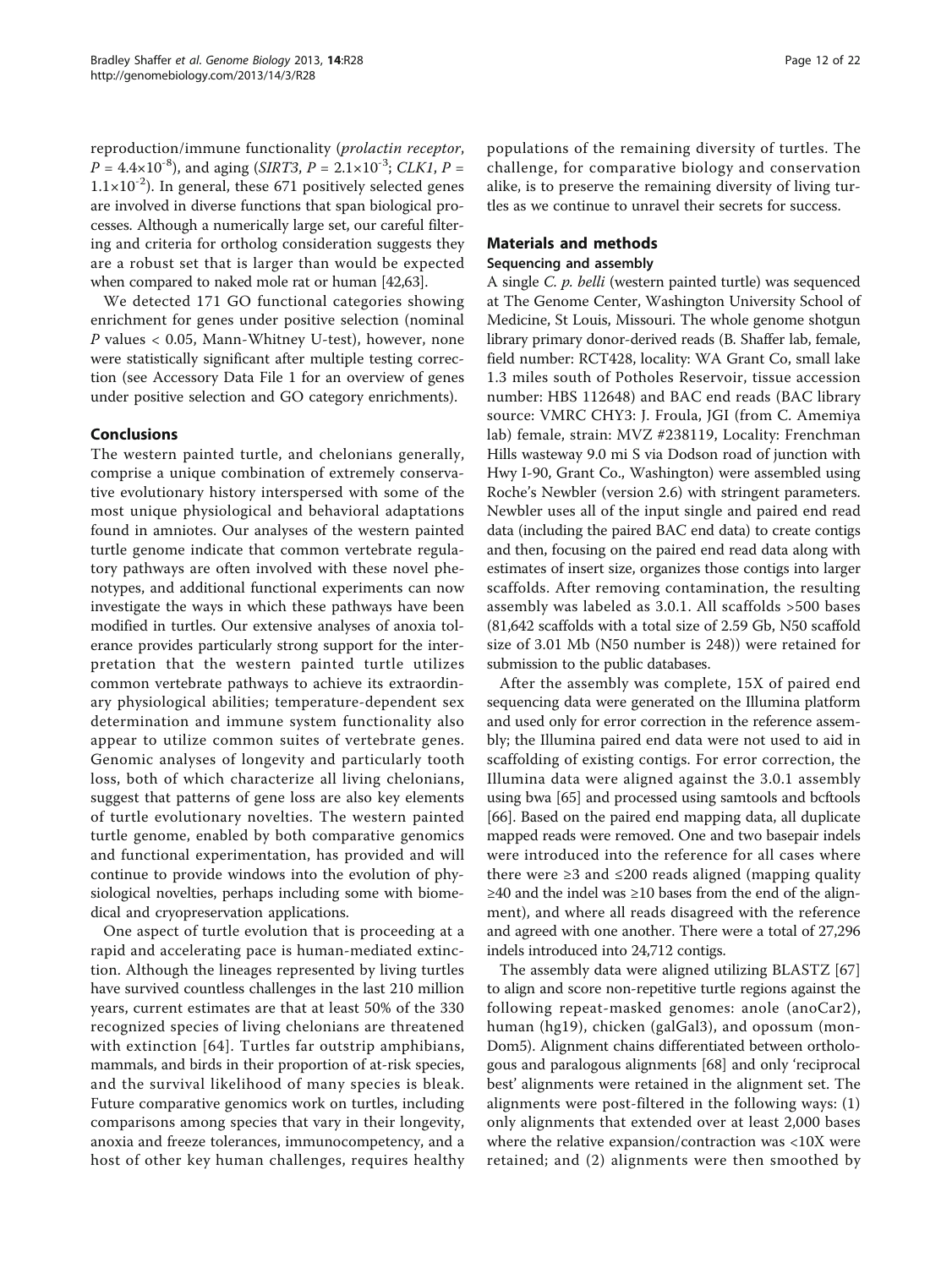removing any single alignments that were <10 kb and occurred as a single alignment in between a large block of separate alignments to the same chromosome. The relative scaffold ordering was then examined in the four pairwise alignments. If at least three of the different pairwise alignments with the other species all suggested a given order and orientation, that pairwise ordering was retained in a list of valid orders (and orientations). Then the consistent pairwise alignments were linked into groups. The AGP was created using those lists of ordered and oriented scaffolds. Because ordering by homology is not absolutely confident, the gaps between scaffolds were annotated as 'contig' gaps including a 'no' in the final column indicating that there is no spanning clone closing the gap. There was approximately 1.2 Gb of sequence organized into 290 ordered groups leaving 80,697 individual scaffolds totaling 1.3 Gb. The N50 scaffold size rose to 5.2 Mb (N50 number is 148).

# Assembly quality and coverage assessments

As indicated by comparisons of the submitted assembly with a set of 64 finished western painted turtle BACs (BAC library source: VMRC CHY3; J. Froula JGI (from C. Amemiya, Benaroya Research Institute, Seattle, WA) Female; Strain MVZ #238119; Locality: WA: Grant Co: small lake 1.3 miles south of potholes reservoir) totaling 9.3 Mb of finished sequence, structural accuracy of the assembled sequence is sufficient for these analyses. These completed BAC sequences were not included in the assembly and thus provide an important dataset for assessing assembly accuracy and coverage. Some small supercontigs (most <5 kb) were not positioned within larger supercontigs (<1 event per 500 kb). While these are not strictly errors, they do affect overall assembly statistics. There are also small, undetected overlaps (most <1 kb) between consecutive contigs (approximately 1 event per 30 kb), occasional local mis-ordering of small contigs (approximately 1 event per Mb), and small contigs incorrectly inserted within larger supercontigs (<1 event per 275 kb). Overall, the rate of rearrangements with respect to finished BACs was comparable to previous next generation WGS assemblies. Nucleotide-level accuracy is high by several measures. Over 99% of the consensus bases in the western painted turtle sequence have quality scores [[69\]](#page-21-0) of at least Q40 corresponding to an error rate of  $\leq 10^{-4}$ . Comparison of the WGS sequence to the 9.3 Mb of finished BACs from the sequenced individual is consistent with this estimate, giving a high quality discrepancy rate of  $3x10^{-3}$  substitutions and  $2x10^{-4}$ indels which is no more than expected given the heterozygosity rate. The rate of substitutions is due to the polymorphism rate. By restricting analysis to high-quality bases, the nucleotide-level accuracy of the WGS assembly is sufficient for analyses presented here. As with the chimpanzee and other whole genome shotgun-based assemblies, the most problematic regions are those containing segmental duplications (Chimpanzee Sequencing and Analysis Consortium, 2005).

We estimate that western painted turtle genome sequence covers at least 93% of the full genome sequence. To obtain this estimate, we first evaluated the coverage using the results of the alignments of the assembly against the 64 finished western painted turtle BACs. The overall coverage of those BACs exceeded 93%. Second, we aligned a set of western painted turtle cDNAs generated by this project against the genome assembly using BLAT [[70](#page-21-0)]. The cDNA libraries were constructed from several tissue sources (see Additional file [1](#page-19-0), Table S2) and were sequenced in our lab on the 454 Life Sciences instrument using methods previously reported [[71\]](#page-21-0). The reads were assembled using the Newbler software package provided by 454 Life Sciences. The coverage estimates per tissue range from 93% to 98% when asking that at least 50% of the EST align to the genome or from 91% to 96% when requiring more than 90% of the EST aligns to the genome (see Additional file [1,](#page-19-0) Table S2).

Finally, we estimated coverage by looking at the coverage of a related genome using BLAT [\[70\]](#page-21-0). Over 96% of the draft assembly of the 1.5 Gb Trachemys scripta genome (separated by approximately 10-15 My from the western painted turtle) aligned with the western painted turtle genome.

### Repeat structure

TE sequence divergence in three turtle genome assemblies reveal a distribution that contrasts with the high turnover of younger L1s in the lizard (Anolis), the skewed accumulation of older TEs in the alligator, and near complete lack of SINEs and active CR1s in the small, homogenous genomes of birds (see Additional file [1](#page-19-0), Figures S1-S5) [[9,11,](#page-20-0)[72\]](#page-21-0). The average  $G+C$  content of C. p. bellii mobile elements is the same as the genome-wide average of 43% and the range of values for TE content and G+C among the N50 scaffolds is more similar to those observed in chicken than in Anolis (see Additional file [2](#page-19-0), Figure S6) [[9\]](#page-20-0), consistent with its closer phylogenetic relationships to archosaurs.

Identification and classification of repetitive elements in the C. p. bellii assembly were carried out on the full original C. p. bellii assembly sequence (C. picta bellii v3.0.1) using the RepeatMasker version 3.3.0 [[8](#page-20-0)], Tandem Repeat Finder version 4.0.4 [[73\]](#page-21-0), and Phobos version 3.3.12 [\[74\]](#page-21-0) software packages. For all available genome assemblies investigated RepeatMasker was run with the BLAST engine and repeat classification was carried out using the Vertebrate library from version 20110920 of the RepBase database. We employed Phobos using default parameters. Tandem Repeat Finder was run with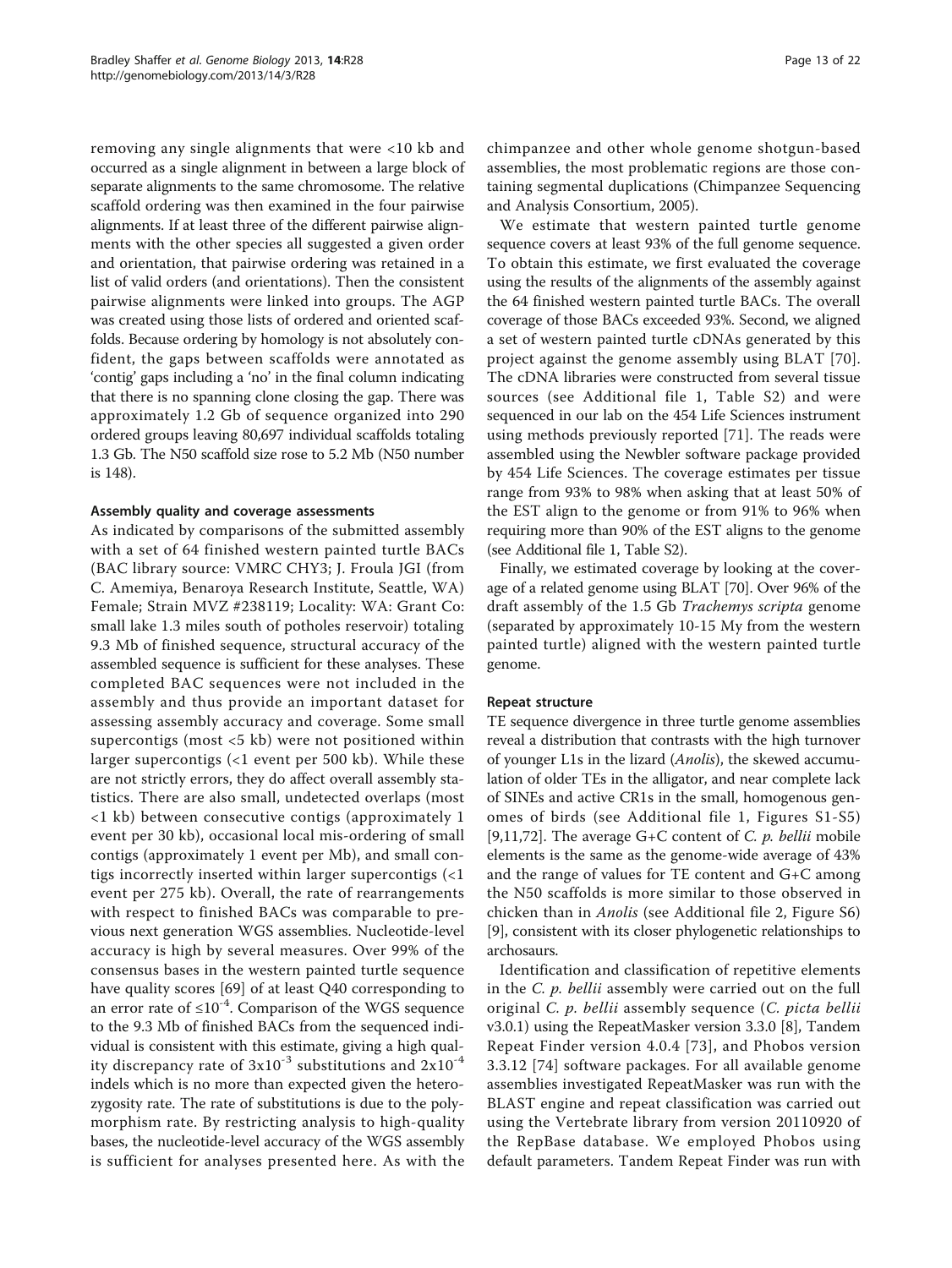the default alignment parameters except for a reduced MaxPeriod value of 200 instead of the default 500, and with exclusion of HTML output. These parameter settings were directly comparable to summary statistics available through TRDB for the most recent wholegenome assemblies of amniote species. Results from RepeatMasker were analyzed using RMPipeline [\[75](#page-21-0)], a set of generalized programs for analyzing RepeatMasker output written using Perl. These programs can be used to process any RepeatMasker output files and are publicly available and free to use under the GPLv3 license. Graphs were created using RMPipeline results, some additional Perl scripts, and Microsoft Excel.

### Isochores

The absolute GC content of the assembly (after removing scaffolds with >20% missing data) is 0.434. We examined whether the assembly exhibited any bias in GC content. We divided the assembly into four equally-sized bins of increasing scaffold size (after omitting scaffolds with >20% missing data). The absolute GC contents of each bin were (range of scaffold lengths are indicated in bp): 0.496 (501-591), 0.498 (591-735), 0.496 (735-1,039), 0.433 (1,039-26,452,378). Because it appears there is a bias for smaller scaffolds to have a larger GC proportion, we focused our analyses of genomic GC content to those >320 kb, a subset of the genome whose absolute GC is 0.430, a value very close to the whole-genome absolute GC. To generate the distributions of GC content, we divided up the genomes of human, dog, frog, turkey, zebrafinch, chicken, and western painted turtle (scaffolds >320 kb) into 3-kb windows, using the GC content of these windows as measures (see Additional file [2](#page-19-0), Figure S7). We also examined GC variation at different spatial scales, using non-overlapping windows of 5, 20, 80, and 320 kb (Figure [1\)](#page-4-0). As window size quadruples, standard deviation should decrease by 50% for a completely homogeneous genome [[76\]](#page-21-0). To determine the relationship between GC3 and flanking sequence, we used 10 kb upstream of the start codon and 10 kb downstream of the stop codon as the 20-kb flanking sequence. Only those flanking sequence with 80% complete data (allowing 20% combined missing data or clipped ends due to proximity of the gene to the ends of the scaffold) were considered. To examine the relationship between gene density and GC content, we divided up intergenic sequences into 10 equal-sized bins of increasing size and calculated the GC content of each bin. For the western painted turtle, we found a weak but significant correlation between the GC content of protein-coding genes and their flanking sequence, indicating that genomic environment influences the nucleotide composition of genes (see Additional file [2,](#page-19-0) Figure S8).

#### Multiple alignments and gene orthologs

Comparative genomic analyses (including studies of phylogenetic relationships, selection, conserved elements, and accelerated regions) are prone to artifacts derived from biases introduced by differences in gene prediction methods used in draft genome annotations of individual genomes included in the study, as well as gene prediction errors. In order to avoid having such biases dominate analyses, one can chose a well-annotated reference genome (in our case, human or chicken, whichever is more appropriate for a particular analysis), and annotations are remapped from the reference to the target genomes through multiple alignment. This step is followed by extensive checks to ensure the quality of derived annotations in target genomes.

A disadvantage of this approach is that novel elements introduced in non-reference genomes are not covered by the analysis. In case of human-referenced orthologs, the analysis only includes genes preserved throughout amniote evolution (since mammals are the sister groups of the remaining amniotes), while in the case of chicken-referenced orthologs, we analyze genome elements preserved during the evolutionary diversification of turtles and archosaurs (see Figure [2\)](#page-5-0). Thus, reference derived ortholog sets are best used in analyses requiring conservative highconfidence gene sets, and are not suitable for estimating target genome characteristics, such as numbers of genes, exons, or novel elements.

To construct a set of high-confidence orthologs, we used a methodology developed by Kosiol and colleagues [[58\]](#page-21-0). First, we created a multiple alignment of human (hg19), platypus (ornAna1), chicken (galGal3), zebrafinch (ornAna1), anole (anoCar2), turtle, python, and alligator, using a standard UCSC genome browser pipeline [[77](#page-21-0)] based on BLASTZ [[67\]](#page-21-0) and multiz [[78\]](#page-21-0). We based ortholog predictions on the human gene catalog of 21,360 genes (including RefSeq, UCSC known genes, ENSEMBL, and VEGA genes), which were remapped to all of the above species through these multiple alignments. We observed high variability for positions of translation start sites and stop codons, thus we also evaluated incomplete gene models, where we removed 10% on each end of the gene. Altogether, our gene set contained more than 378,000 alternative gene models.

Series of filters were run to identify which of these gene models can be considered high-confidence orthologs. For a gene model to be considered clean in a particular genome, we required that: (1) it was covered by a single chain within the syntenic (for platypus and chicken) or reciprocal-best (for zebrafinch, anole, turtle, python, and alligator) net created using the UCSC genome browser pipeline; (2) there were no significant gaps in the gene alignments; (3) there were no frameshifts uncorrected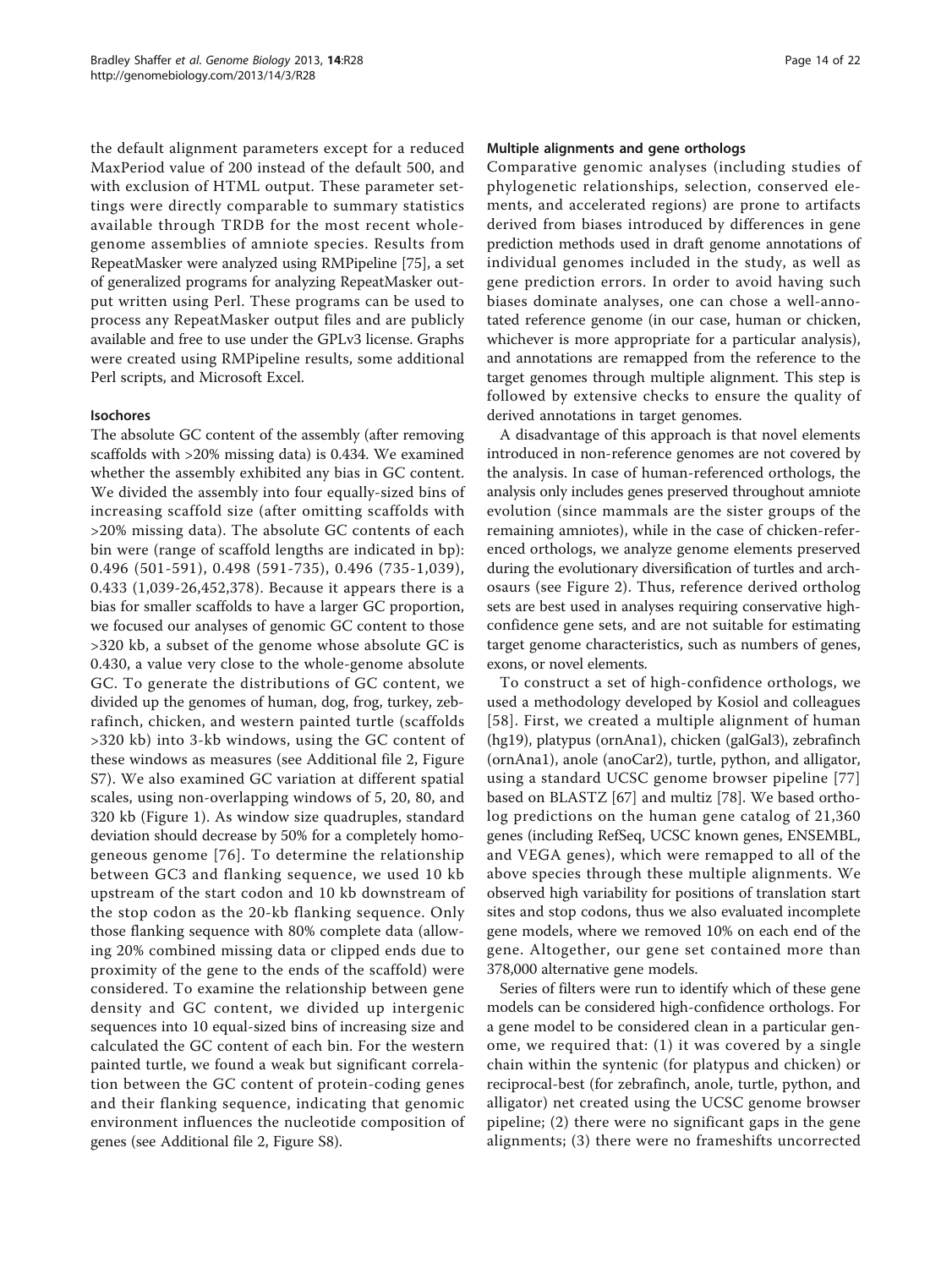within a short window of sequence; and (4) all elements important for the gene structure (donor sites, acceptor sites, translations start sites, and stop codons) were preserved. For each gene, we selected a single gene model that was clean in turtle, giving preference to the models that were clean in the most species and were the longest. The gene was excluded if it did not have any gene model satisfying these conditions (see Additional file [1](#page-19-0), Table S6, which shows the number of genes filtered out in each step.) This approach resulted in 4,786 high-confidence orthologs, out of which 3,318 are incomplete (shifted start codon or stop codon). Out of these genes, 312 covered two species (human and turtle), 622 covered three species, 757 covered four species, 896 covered five species, 1,048 covered six species, 842 covered seven species, and 309 covered all eight species. An additional 12 genes that were incompletely covered in the reference genome were detected in the last stages of comparison and removed in postprocessing.

# Phylogeny and substitution rate

We estimated phylogeny using the set of 1,955 orthologs that we identified in at least five of the eight genomes that we examined and that had the potential to be informative about the phylogenetic position of turtles. We partitioned the dataset by codon position, using an independent GTR model for each position and allowing for gamma-distributed rate variation among sites. We ran four independent analyses for 10 million generations, sampling every 1,000 generations in MrBayes v. 3.1.2 [\[79](#page-21-0)]. We then estimated the relative rate of substitution in a smaller dataset that was designed to minimize missing data. This dataset comprised 309 orthologs that were identified in all eight species. We used a UCLN relaxed clock model implemented in BEAST v. 1.7.1 [[80](#page-21-0)]. We partitioned the dataset by codon position, using independent general time reversible models of DNA substitution allowing gamma distributed rate variation for each position. We set the log normal distribution describing among-branch substitution rate variation to mean 1.0 and standard deviation of 0.33 and estimated relative substitution rates on the topology shown in Figure [2](#page-5-0). We carried out three replicate runs, ensuring convergence and adequate mixing by inspecting samples from the MCMC in Tracer [\[81\]](#page-21-0). Each analysis was run for 10 million generations and sampled every 1,000 generations. Rates varied by a factor of approximately 5, ranging from the lowest relative rate of 0.33 (in turtle) to a high of 1.67 (in python; see Additional file [1](#page-19-0), Table S5).

### Anoxic gene expression

To better understand the transcriptomic changes that might underlie the profound anoxia tolerance of the western painted turtle, differential gene expression was investigated in telencephalon and ventricle from western painted turtles that were either normoxic or submerged in anoxic water 24 h at 19°C ( $n = 4$  per group, 8 total; mean  $\pm$  SD 238.6  $\pm$  23 g, range, 198-274 g) using RNAseq methodology. At the end of the submergence period, the turtles, which appeared sedated due to profound metabolic depression, were removed from the chamber and quickly euthanized. The telencephalon was removed from the braincase, stripped of any adherent meninges, and flash-frozen in freeze-clamps previously cooled in liquid nitrogen. A  $2 \times 4$  cm window was quickly cut in the plastron with a bone saw, exposing the still-beating heart, which was quickly removed, bisected, blotted on gauze to remove any blood, and quickly flash-frozen. Water was considered anoxic when oxygen concentrations were undetectable with a submerged oxygen electrode (YSI D200) while bubbling the water with nitrogen gas. Frozen tissue samples (22-109 mg) were ground to a fine powder under liquid nitrogen with a mortar and pestle and transferred to a dry-ice cooled test tube with a liquid nitrogen-cooled spatula. One milliliter of room-temperature Trizol® reagent (Life Technologies) per 50-100 mg tissue was added to the tube, which was immediately vortexed. All subsequent RNA isolation steps were performed according to the Trizol manufacturer's instructions. The final RNA pellet was resuspended in DEPC-treated water and treated with DNAse I (Life Technologies) according the manufacturer's instructions in order to remove any DNA contamination. RIN values for the samples were all >7.4 (Agilent 2100 Bioanalyzer). cDNA library construction and sequencing was carried out using previously described method [\[11,](#page-20-0)[82\]](#page-21-0).

Paired-end 2x100 bp reads generated from poly(A) selected RNA-seq libraries from all 16 samples were aligned to the latest  $C.$   $p.$  bellii assembled reference sequence, using TopHat 1.4.0 [\[83](#page-21-0)], which also splits reads to align them across known and novel splice junctions. For known splice junction loci, a GTF (Gene Transfer Format) file of OPTIC annotations was provided. To estimate transcript and gene abundances, Cufflinks 1.3.0 [\[84](#page-21-0)] was used. This generates normalized FPKMs (Fragments per kilobase of exon model per million mapped fragments) for each annotated gene and transcript as defined in the OPTIC based annotations. The Cufflinks parameter -G was used to exclude novel isoforms, in order to exclude large outliers (regions with extraordinarily high readdepths) that causes the Cufflinks normalization method to introduce a loss of sensitivity. The per-gene FPKMs were log<sub>2</sub> transformed and compared across treatments and tissues by ANOVA assuming a normal/Gaussian distribution [[85\]](#page-21-0) with FPR multiple testing correction using JMP Genomics 5.1. Genes were excluded from the analysis if the median FPKM equaled zero for three out of the four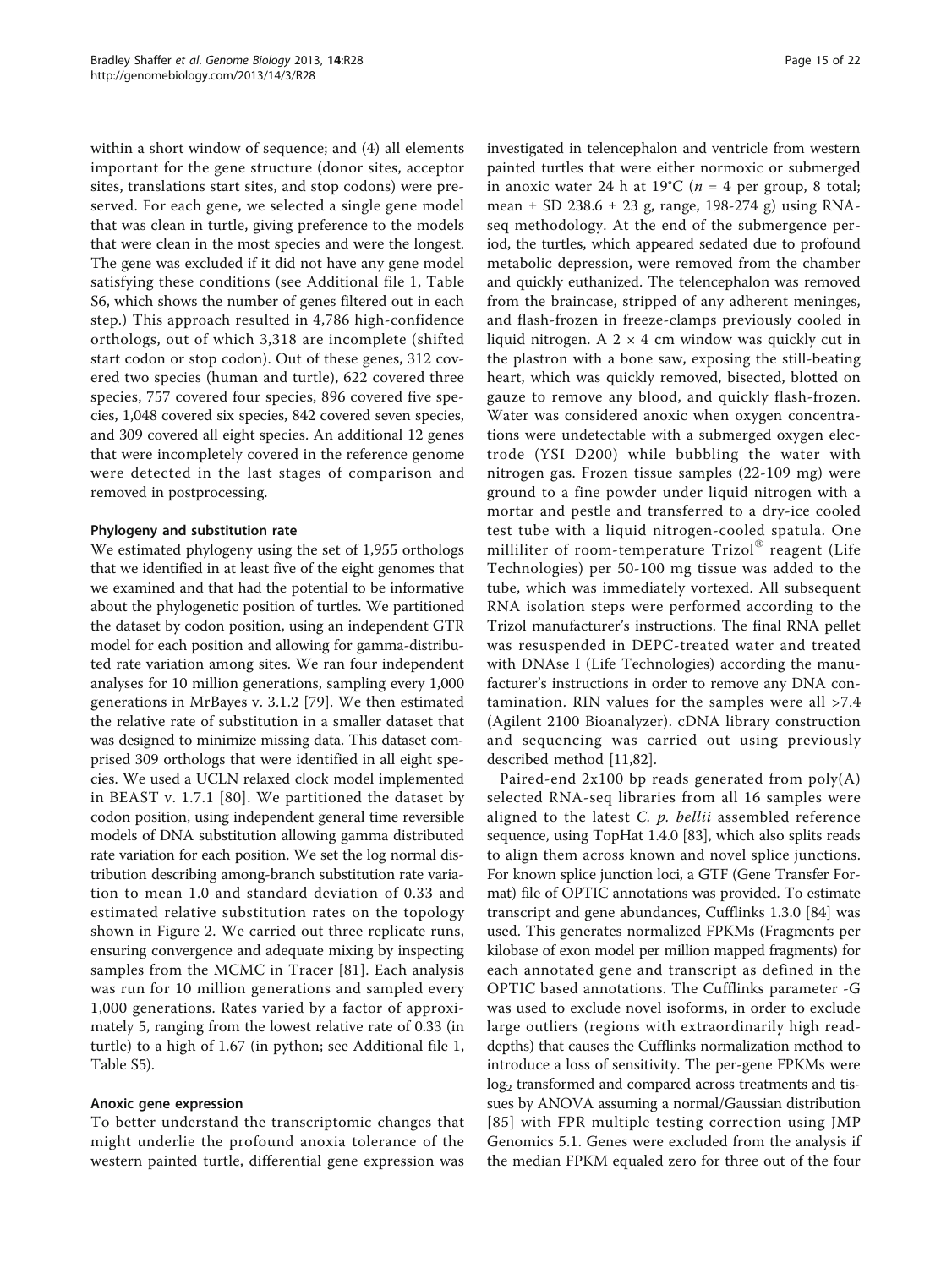sampling groups. The results of genes showing greater than two-fold increases are shown in Additional file [1](#page-19-0), Tables S7, S8; down-regulated genes are shown in Additional file [1](#page-19-0), Table S9; and RNA-seq read depths for the most highly up and down-regulated genes are shown in Additional file [2,](#page-19-0) Figures S10-S12.

# Freeze tolerance

The Mfold (v.2.3) computer program was used to predict RNA structure [[86](#page-21-0)]. The program predicts secondary structure based on the energy minimization method and thermodynamic parameters. We initially searched the *C. p. bellii* assembly  $(v.3.0.1)$  for the sequence of premiR-29b using BLAST+ (v.2.2.18) [\[87](#page-21-0)]. We focus on this micro-RNA because, in conjunction with ongoing experiments (Storey, unpublished results), we found that miR-29b increases in expression levels for many models of metabolic rate depression (hibernating mammals, freeze tolerance, and anoxia tolerance). This is most likely due to its proposed role in regulating the PI3K/ Akt signaling pathway, a pathway that is commonly differentially regulated in response to environmental stress and has been shown to control glucose metabolism and transport, survival (apoptosis), translation processes and cell cycle arrest. This microRNA continually proves to be a utilized regulatory response to severe environmental stresses. Small RNAs, including miRNAs, were isolated using the mirVana miRNA isolation kit from Ambion Inc. (P/N: 1560) according to the manufacturer's protocol. Samples (approximately 100 mg) were homogenized 1:10 w:v in lysis/binding buffer, left on ice for 10 min and then a mixture of acid phenol:chloroform was added in a 1:1 ratio. Samples were centrifuged for 5 min at 10,000 ×g and the supernatant was collected. Small miRNAs (<200 nt) were isolated using the enrichment protocol provided with the kit involving two sequential filtrations through glass-fiber filters at different ethanol concentrations. RNA concentration was determined by absorbance at 260 nm and the ratio of absorbance at 260/ 280 nm was used as an indicator of RNA purity.

To determine the expression of mature miR-29b from C. p. bellii, a modified v miRNA-specific reverse transcription and qRT-PCR procedure was performed. A 5.0 μL aliquot of small RNA (0.2 ng/μL) was incubated with 1μL of 250 nM microRNA-specific stem-loop primer (5'-CTCACAGTACGTTGGTAT CCTTGTGATG TTCGATGCCATATTGTACTGTGAGAACACTGA-3'). The reaction was heated at 95°C for 5 min to denature the RNA, and then incubated for 5 min at 60°C to anneal the stem loop primer. After cooling on ice for 1 min, the remaining reagents (4 μL of 5x first strand buffer, 2 μL of 0.1 M DTT, 1 μL of dNTP mixture containing 25 mM of each nucleotide, and 1 μL of M-MLV reverse transcriptase) were added. The reaction proceeded for 30 min at

16°C, followed by 30 min at 42°C, and 85°C for 5 min. Following reverse transcription, the RT product was stored at -20°C. Real-time PCR was performed on a BioRad MyiQ2 Detection System (P/N: 170-9790, BioRad). The 25 μL qRT-PCR reaction included 5 μL RT product, 12.5 μL SsoFast EvaGreen Supermix (P/N: 172- 5201, BioRad), 0.5 μL of 12.5 μM forward primer (5'- ACACTCCAGCTGGGTAGCACCATTTGAAATC-3'), 0.5 μL of 12.5 μM reverse primer (5'-CTCACAG-TACGTTGGTATCCTTGTG-3'), and 6.5 μL nuclease free water. Reactions were incubated in a 96-well plate at 95°C for 3 min, followed by 40 cycles of 95°C for 15 s and 60°C for 1 min. A melting curve analysis was performed for each miRNA analyzed. All reactions were run in triplicate.

# Tooth loss

We initially searched the  $C$ .  $p$ . bellii scaffolds for individual exons of ENAM, AMEL, AMBN, DSPP, and MMP20 using BLAST+ (v. 2.2.18) [\[87](#page-21-0)]. We used crocodilian sequences for AMEL - AF095568, AMBN - AY043290, and ENAM - GU344683.1, MMP20 - DQ885891.1 and human sequences for DSPP - NM\_014208 and part of MMP20- NM\_004771.3. We were able to identify from one to several conserved exons from the *C. p. bellii* pseudogenes, thus providing us with an anchor point for further analysis. Subsequently, we utilized UniDPlot, which is a tool for the detection of poorly conserved DNA regions and was previously used to find pseudogenes in chicken [[41,](#page-20-0)[88](#page-21-0)]. Finally, we utilized T-coffee to align homologous exons and manual curation to identify GT-AG exon-intron junctions. Identity scores were calculated using LALIGN [[89](#page-21-0)]. Gene positions within chromosomally syntenic regions were analyzed using lizard (A. carolinensis genome assembly 2.0), chicken (Gallus gallus genome assembly 4.0), and the UCSC Human Genome Browser.

# Aging and longevity

We obtained the individual exon sequences for all five shelterin complex encoding genes and for the genes in HAGR, from NCBI. We then searched all C. p. bellii sequence and RNA-seq data to identify orthologs of individual exons of these genes using  $BLAST+$  (v. 2.2.18) [\[87](#page-21-0)]. We used either chicken or anole (lizard) sequences as the query sequence. While TEP1, TERF2IP, and ATP5O were completely absent from  $C$ .  $p$ . bellii genome, partial fragmented forms of the other genes were found. To avoid draft assembly artifacts, we confirmed our results by carrying out similar searches for these genes in all four turtle genome available to us (See Additional file [1](#page-19-0), Table S12).

### Sex determination/differentiation

454 reads (generated by us) from the transcriptomes of C. p. bellii, Chelydra serpentina, Apalone mutica, and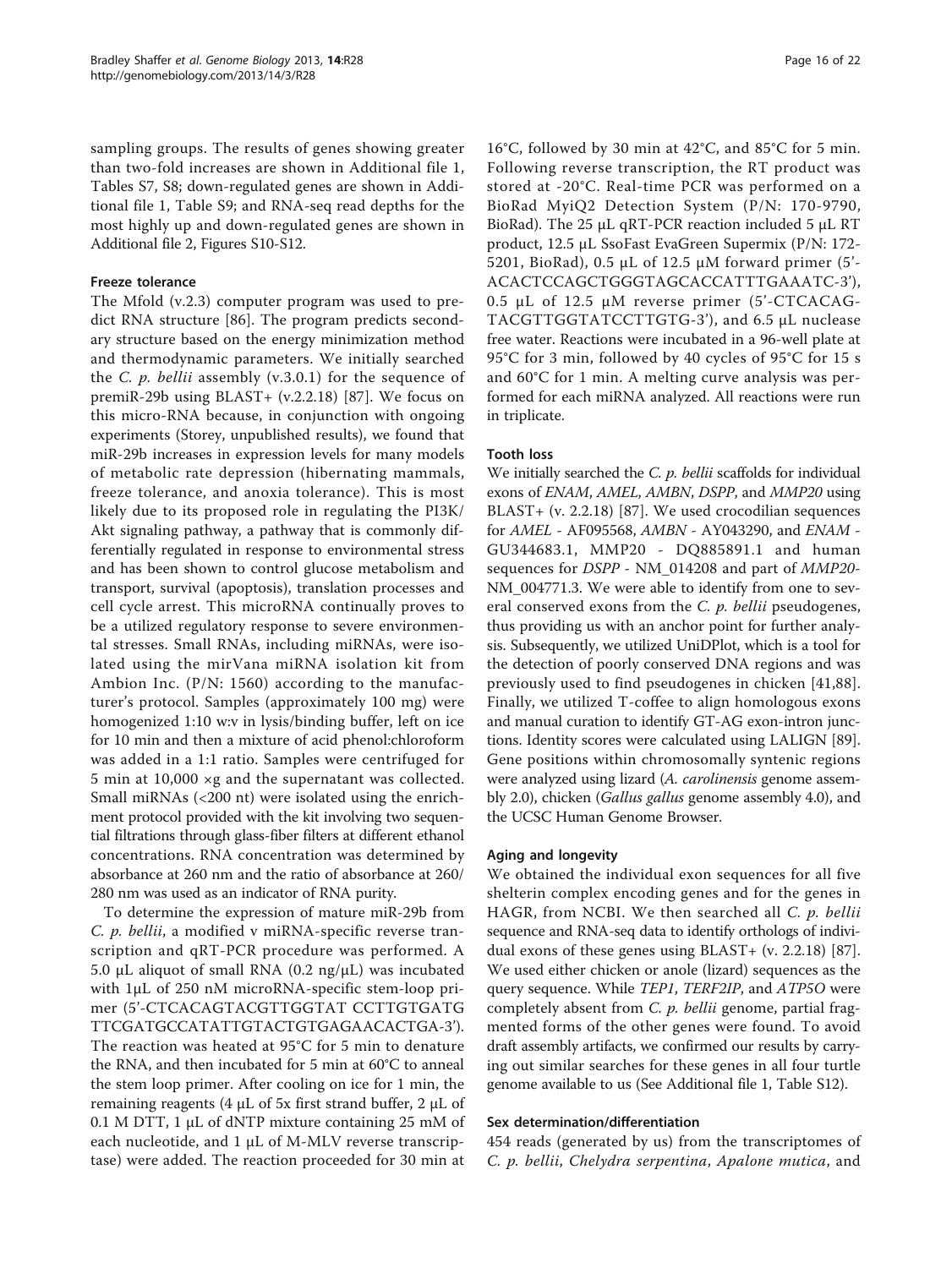Podocnemis expansa were combined and mapped to C. p. bellii assembly 3.0.1 using GMAP [[90\]](#page-21-0). The resulting SAM file was then run through Cufflinks 1.3.0 [[91](#page-21-0)] to obtain a GTF file containing a single list of putative genes in the western painted turtle genome. This GTF file was used in CuffLinks as the reference GTF for subsequent CuffLinks runs on each 454 dataset. cDNA sequences per tissue and species were extracted using R and the bioconductor package ShortRead from this reference GTF file. Each transcriptome 454 dataset was mapped to the *C. p. bellii* assembly 3.0.1 using GMAP.

DNA coding sequences from the genomes or transcriptomes of multiple vertebrates of 34 genes in the sex determination/differentiation network of vertebrates or linked to sex chromosomes in chicken (see Additional file [1](#page-19-0), Table S13) were extracted and aligned using CLUSTALW in Geneious Pro [\[92](#page-21-0)] and artificial frameshifts and other errors were manually corrected. Rates of molecular evolution were evaluated by calculating dN, dS, and dN/dS per gene in MEGA5 [[93](#page-21-0)]. Tests of neutrality, positive and purifying selection were carried out in MEGA5 using the codon-based Z-test, using the Nei-Gojobori method [\[94](#page-21-0)], where the variance of the difference was computed using the bootstrap method with 500 replicates. Optimal models of DNA evolution were inferred per gene and gene-specific phylogenetic trees were built by maximum likelihood with MEGA5, and topologies contrasted among genes with the species phylogenetic relationships.

# Immune system

A unique sequence database was generated from Ensembl [[95\]](#page-21-0) consisting of approximately 3,000 immune genes from human (Homo sapiens, GRCh37), mouse (Mus musculus, NCBIM37), rat (Rattus norvegicus, RGSC3.4), chicken (Gallus gallus, WASHUC2), Fugu (Takifugu rubripes, FUGU4), Medaka (Oryzias latipes, MEDAKA1), Anole (Anolis carolinensis, AnoCar2.0), Stickleback (Gasterosteus aculeatus, BROADS1), Turkey (Meleagris gallopavo, UMD2), Xenopus (Xenopus tropicalis, JGI\_4.2), Tetraodon (Tetraodon nigroviridis, TETRAODON8), Zebrafinch (Taeniopygia guttata, taeGut3.2.4), Zebrafish (Danio rerio, Zv9), and Sea Lamprey (Petromyzon marinus, Pmarinus\_7.0). Sequences, Ensembl Gene ID, and Gene Name were obtained from Ensembl directly or using the Biomart mining utility [\[96](#page-21-0)] when available. Pairwise alignments were obtained using in-house BLAST (BLASTN 2.2.15) [\[97](#page-21-0)] comparing query immune gene sequences to the *C. p. bellii* genome assembly and unassembled sequencing reads, gene predictions, and cDNA reads.

# Identification of gene family expansion/contraction

To identify gene family expansions and contractions, we built phylogenetic trees for all predicted genes in C. p. bellii with their orthologs in human, mouse, platypus,

chicken, zebrafinch, green anole and using the pufferfish and zebrafish as outgroups.

Orthology assignments and orthologous groups were defined using the OPTIC pipeline [[10](#page-20-0)[,98\]](#page-21-0). Orthology assignments are based upon the computation of pairwise orthologs using PhyOP [[99\]](#page-22-0) using BLASTP searches with an E-value threshold of  $10^{-5}$  and a minimum size cut-off equal to 75% of the smaller sequence. The alignments were weighted according to the normalized bit score:

 $s_{ij} = 1 - ((max[s'ij,s'ji])/min(s'ij,sji)).$ 

Where  $s'_{ij}$  is the bit score for a BLASTP alignment between sequence i and j.

A tree-based orthology method implemented within PhyOP [[99\]](#page-22-0) was used to define clusters of orthologous groups. For each cluster, genes were aligned using MUS-CLE [[100](#page-22-0)], genes with multiple transcripts were collapsed into sequences of non-redundant exons and phylogenetic trees were estimated using TreeBeST [[101](#page-22-0)]. Rates of non-synonymous substitutions per non-synonymous sites  $(d_N)$  and rates of synonymous substitutions per synonymous sites  $(d_S)$  and their ratio  $(d_N/d_S)$  were estimated for each branch of the tree with PAML [\[102](#page-22-0)]. Rates were not allowed to vary between sites. To remove biases associated with poor alignments, translated sequences were masked with SEG [\[103\]](#page-22-0) and corresponding masked codons were removed; poorly aligned columns were also removed using Gblocks [[104\]](#page-22-0).

A total of 20,234 orthologous groups were found, of which 12,938 have at least one gene prediction from *C. p.* bellii and 1,176 groups contain at least two C. p. bellii gene models. All orthology/paralogy predictions are available at [[105](#page-22-0)]. We identified a total of 4,828 genes with one-to-one orthologous relationship between all amniotes, and 3,222 between all species when pufferfish and zebrafish are included. A total of 604 predicted gene models in C. p. bellii had no predicted orthologs; these include rapidly-evolving genes as well as problematic gene models that survived our filters. We also identified 568 groups with genes in human, mouse, platypus, chicken, zebrafinch, and green anole but that have no detectable orthologs in the current version of the C. p. bellii genome assembly. These currently absent genes will contain genes absent from the current assembly, as well as rapidly-evolving genes.

In order to reach a conservative estimate of the number of genes within a family and to remove any residual biases associated with the assembly process, we estimated the pairwise amino acid identity between every pair of members of a family and rejected duplicated genes that are more than 97% identical. A summary of gene expansions is presented in Figure [6.](#page-11-0)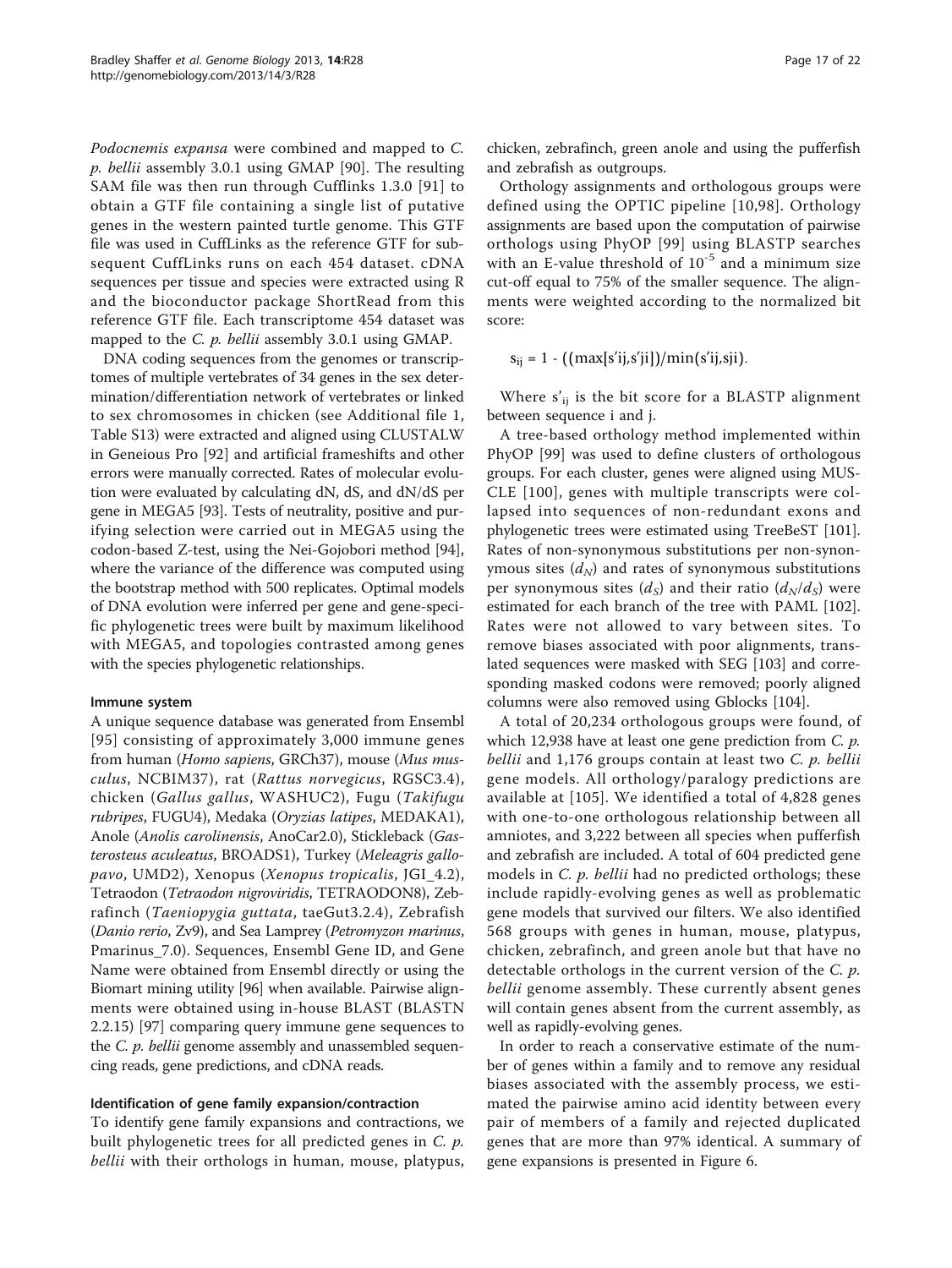# Beta-keratin expansions

Beta keratins have previously been described to be an important component of the corneous layers of the reptilian epidermis forming the scales, claws, and beak. In birds, they are the major component of feathers [\[106](#page-22-0)]. We identified a total of 106 gene models (101 complete) in C. p. bellii that share significant sequence similarity with avian and green anole beta-keratins. Using beta-keratin mRNAs extracted from the precursor cells of the shell of Pseudemys nelsoni [[56\]](#page-21-0), and the phylogeny built with PhyML [[107\]](#page-22-0), we identified 41 and 60 putative non-shell and shell proteins in C. p. bellii, respectively.

# Expansion of gene families involved in the immune response

Among the families with the largest expansions  $(≥4)$ members), 15 are related to the innate or adaptive immune response.

As part of the adaptive immune response, we identified 365, 131, and 94 predicted gene models in C. p. bellii that cluster with the immunoglobulin heavy chain, lambda, and kappa chain variable regions respectively in mouse. The large number of genes from these two families is of prime importance in the generation of antibody diversity through V(D)J recombination. Both the immunoglobulin heavy and light chain variable regions are known to be among the most dynamic gene regions in the human genome, and immunoglobulin genes are known to show high allelic and copy number variation [[108,109\]](#page-22-0). Interestingly the imunoglobulin kappa chains have been lost in the bird genomes [[110](#page-22-0)]. These authors predicted this loss to predate the divergence between Passeriformes and Galliformes (100 Mya). In agreement with this, our analysis shows that the immunoglobulin kappa chains were present in the common ancestor of the birds and turtles approximately 260 million years ago.

We also identified expansions of several gene families that form part of the innate immune system. These gene products are expressed on the surface of natural killer (NK) cells (NK cells' C-type lectin-like and NK cells' immunoglobulin-like receptors) or are secreted by these NK cells (for example, granzymes). NK receptors previously shown to belong to the LCR in human, mouse and chicken are known to have undergone lineage-specific expansion in each of these lineages [[111](#page-22-0)-[114\]](#page-22-0). We searched the *C. p. bellii* polypeptide predictions belonging to these two families for transmembrane domains [\[115](#page-22-0)] and found that only six of 27 putative NK cells' C-type lectin-like and 14 of 35 putative NK cells' immunoglobulinlike receptors possess transmembrane domains.

# Ortholog sets

We based our study of positive selection on the set of carefully screened orthologs for eight vertebrate species

(human, platypus, chicken, zebrafinch, anole, turtle, python, and alligator; see Materials and Methods, Multiple Alignments and Gene Orthologs). From among 4,786 high-confidence ortholog sets, each covering between two and eight species, we selected 4,136 sets that covered human, turtle, and at least one of the outgroup genomes (chicken, alligator, zebrafinch).

# Positive selection

We detected signs of positive selection using likelihood ratio tests [[57](#page-21-0)] with reduced parameterization [[58\]](#page-21-0). P values were estimated assuming a null distribution that is a 50:50 mixture of  $\chi$ 2 distribution with one degree of freedom, and a point mass at zero, leading to conservative  $P$  value estimates [\[116\]](#page-22-0). The branch leading to the turtle was designated as a forward branch, with some sites allowing dN/dS>1, while all other branches were background branches, disallowing positive selection. The results were corrected for multiple testing using Benjamini and Hochberg false discovery rate control (FDR). Accessory Data File 1 shows the results of likelihood-ratio tests for all genes with nominal P values  $<$  0.05 (890 genes), indicating genes with FDR  $<$  0.1 (671) genes).

We also examined GO functional categories for enrichment for genes under positive selection, using Mann-Whitney U-test with Holm's correction for multiple testing [[117\]](#page-22-0). No functional categories were statistically significantly enriched for genes under positive selection after multiple testing correction. Accessory Data File 1 shows 171 GO categories with nominal  $P$  values <0.05.

# Author information

The Chrysemys picta bellii whole-genome shotgun project has been deposited in NCBI GenBank under the project accession [AHGY00000000](http://www.ncbi.nih.gov/entrez/query.fcgi?db=Nucleotide&cmd=search&term=AHGY00000000). The raw input data for Chrysemys picta bellii (BioProject ID: 78657) was deposited to the trace archive and the SRA under the project accession SRP012057. The Apalone spinifera whole genome data can be found at the NCBI SRA under the accession numbers SRX217616-7. Specimen collection for the C. picta bellii was authorized by the Washington Department of Fish and Wildlife under scientific collecting permit 08-086 (to RCT) and complied with IACUC standards at UC Davis (HBS protocol holder). Ethical (IACUC) approvals for all experiments involving living turtles were obtained at the university where the experiment or field work were conducted.

# Description of additional files

We provide three Additional Files. Two Additional Files are in Microsoft word (.docx). Additional file [1](#page-19-0) contains Tables S1-S17), and Additional file [2](#page-19-0) contains Figures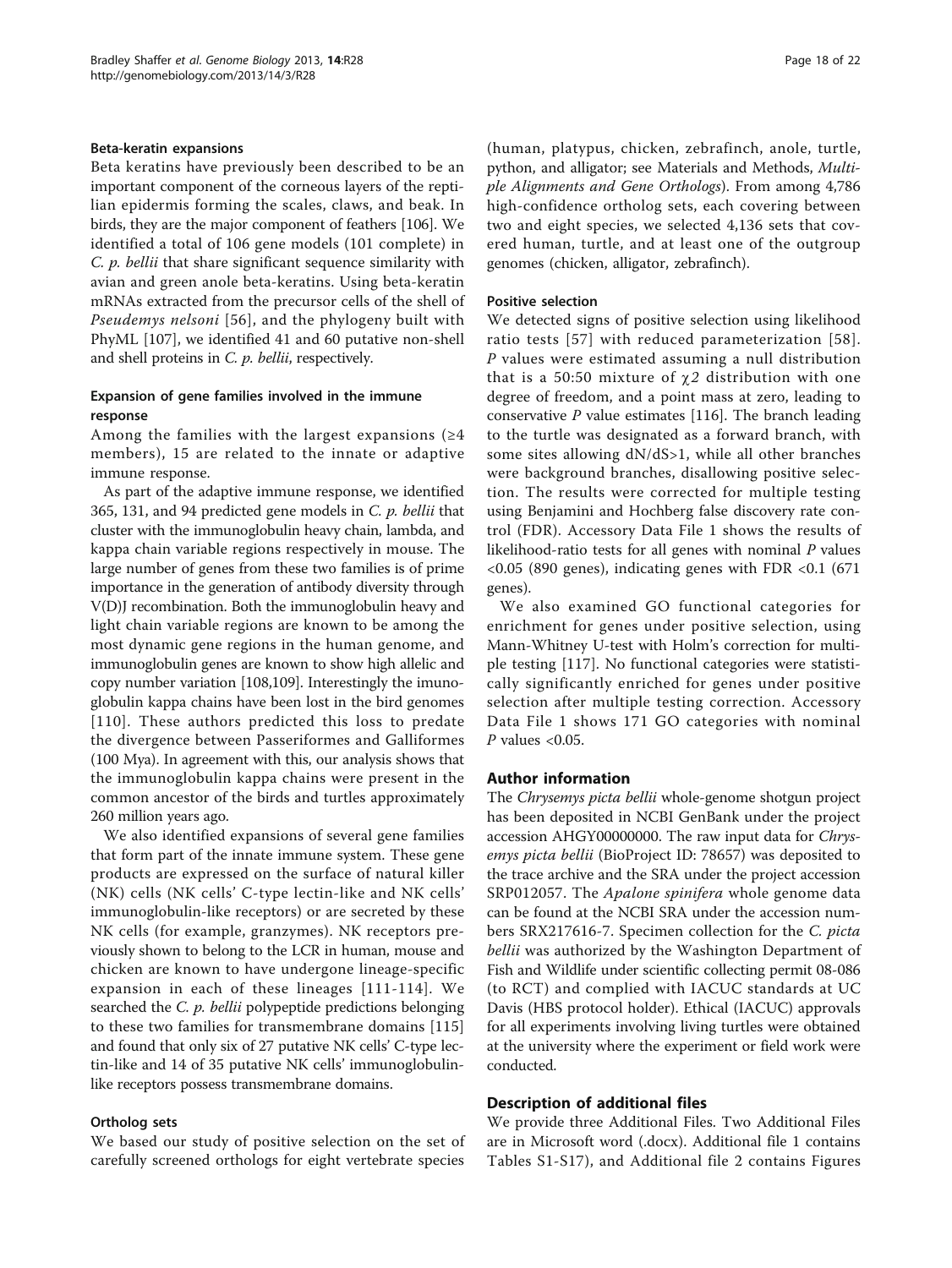<span id="page-19-0"></span>S1-S12). We also provide Additional file 3 in support of the selection scan analysis in Microsoft Excel format. In it, the sheet labeled mwu\_turtle\_go details enrichment of GO categories for positive selection on the western painted turtle lineage with nominal  $P$  values  $< 0.05$ (Mann-Whitney U-test). No categories were significantly enriched for positive selection after application of multiple testing correction. The second sheet, labeled lrt turtle, shows genes under positive selection on the western painted turtle lineage. All genes with nominal P values <0.05 (likelihood ratio branch-site test) are shown, and the 671 genes that were statistically significant after applying multiple testing correction (FDR <0.1) are also noted.

# Additional material

[Additional file 1: S](http://www.biomedcentral.com/content/supplementary/gb-2013-14-3-r28-S1.DOC)upplementary tables. Tables S1-S17 contain additional information in support of the painted turtle assembly (Tables S1-S2), transposable elements (Table S3), isochores (Table S4), phylogeny and evolutionary rates (Tables S5-S6), anoxia (Tables S7-S9), tooth loss (Tables S10-S11), longevity (Table S12), sex determination (Table S13), immune function (Tables S14-S15), and gene family expansions (Tables S16-S17).

[Additional file 2: S](http://www.biomedcentral.com/content/supplementary/gb-2013-14-3-r28-S2.DOCX)upplementary figures. Figures S1-S12 contain additional information in support of the painted turtle repeat analyses (Figures S1-S6), isochores (Figures S7-S9), and anoxia tolerance (Figures S10-12).

[Additional file 3: S](http://www.biomedcentral.com/content/supplementary/gb-2013-14-3-r28-S3.XLSX)election scan analysis. The sheet labeled mwu\_turtle\_go provides additional information on the enrichment of GO categories for positive selection on the western painted turtle, while the sheet labeled **Irt\_turtle** lists all genes under positive selection on the western painted turtle lineage. All genes with nominal P values <0.05 (likelihood ratio branch-site test) are shown, and the 671 genes that were statistically significant after applying multiple testing correction (FDR <0.1) are also noted.

#### Authors' contributions

HBS, PM, AMS, RCT, and NV comprise the organizing committee of the western painted turtle genome sequencing project. Manuscript organization and editing: HBS, PQS, RCT, WCW, CPP, WH, and PM. BAC library construction: CTA. Project management and data production: LF, KDD, CCF, MO, and TAG. Assembly and analysis: PM, NT, and LWH. RNA-seq and anoxia analysis: DEW, CK, and LTB. Freeze tolerance: KBS and KKB. Gene model predictions, orthology prediction, and analysis: CPP, WH, LK, and YL. Repeat element and isochore analysis: AMS, CWB, and MKF. Comparative alignments: BJR. Phylogenetic analyses: RCT, TV, TAC, DDP, APJK, REG, JSt.J, and ELB. Gene analyses, sex chromosome genes: FJJ, SEM, AMB, TS, AS, NV, RL, DB, SR, DJ, SVE, BC, MC, OH, and LM. Gene analyses, aging: RH. Gene analyses, immuno-response: RMB, GMB, LMZ, and RTP. Gene analyses, enamel: JA and JMR. Turtle accelerated regions: AKH and BGB. Principal investigators: ERM, WCW, and RKW. All authors read and approved the final manuscript.

#### Competing interests

The authors declare that they have no competing interests.

#### Acknowledgements

The sequencing of the western painted turtle genome was funded by the National Human Genome Research Institute (NHGRI). Further research support included grants to HBS (NSF DEB 0817042), NV (NSF IOS 0743284), NV & SVE (MCB 0815354), FJJ and AS (NSF DEB 0640932), KBS and LTB

(NSERC), TV (FP7 IRG-224885, VEGA 1/1085/12), and SVE, CTA, and JRM (NSF IOS 0207870/0431717). Resources for exploring the sequence and annotation data are available on browser displays available at UCSC [\[118\]](#page-22-0), Ensembl [[119](#page-22-0)], NCBI [[120\]](#page-22-0), and MRC [\[105](#page-22-0)]. We thank Andrew Severin (Iowa State Genome Informatics Facility) for help with data analyses, Erik Larson (Illinois State) for contributing Glen Borchert's time to the project, The Genome Institute members and Michael Montague for manuscript review, Louise Whitaker (UCLA) for bibliographic assistance, and Bronwen Aken (Wellcome Trust Sanger Institute) for displaying the genome annotation on ENSEMBL. During the development of this project we received input from Naoki Irie (RIKEN) and Guojie Zhang (BGI). We also thank the following members of The Genome Institute: Michael Montague for manuscript review, Chad Tomlinson for assembling cDNAs, Bob Fulton and Aye Wollam for finishing BACs used in assembly quality assessment.

#### Author details

<sup>1</sup>Department of Ecology and Evolutionary Biology, University of California Los Angeles, Los Angeles, CA 90095-1606, USA. <sup>2</sup>La Kretz Center for California Conservation Science, Institute of the Environment and Sustainability, University of California, Los Angeles, Los Angeles, CA 90095- 1496, USA. <sup>3</sup>The Genome Institute, Washington University School of Medicine, Campus Box 8501, 4444 Forest Park Avenue, St Louis, MO 63108, USA. <sup>4</sup> Department of Biology, Saint Louis University, St Louis, MO 63103, USA. <sup>5</sup>College of Charleston Biology Department and Grice Marine Laboratory, Charleston, SC 29424, USA. <sup>6</sup>Medical University of South Carolina College of Graduate Studies and Center for Marine Biomedicine and Environmental Sciences, Charleston, SC 29412, USA. <sup>7</sup>Department of Biology University of Hawaii at Manoa, Honolulu, HI 96822, USA. <sup>8</sup>Department of Ecology, Evolution, and Organismal Biology, Iowa State University, Ames, IA 50011, USA. <sup>9</sup>Faculty of Dentistry, Life Sciences Institute University of British Columbia, Vancouver BC, Canada. <sup>10</sup>Benaroya Research Institute at Virginia Mason, Seattle, WA 98101 USA. <sup>11</sup>Department of Biology and Institute of Biochemistry, Carleton University, Ottawa, ON, Canada K1S 5B6, Canada. <sup>12</sup>School of Biological Sciences, Illinois State University, Normal, IL 61790, USA. 13Department of Biological Sciences, Life Sciences Building, University of South Alabama, Mobile, AL 36688-0002, USA. 14Research Computing, Harvard Medical School, Boston, MA 02115, USA. <sup>15</sup>Department of Biology, University of Florida, Gainesville, FL 32611 USA. <sup>16</sup>Gladstone Institute of Cardiovascular Disease, San Francisco, CA 94158, USA. 17Cardiovascular Research Institute and Department of Pediatrics, University of California, San Francisco, San Francisco, CA 94158, USA. <sup>18</sup>Department of Cell and Systems Biology, University of Toronto, Toronto, ON, Canada M5S 3G5, Canada. <sup>19</sup>Department of Cell Biology, Duke University Medical Center, Durham, NC 27710, USA. <sup>20</sup>Department of Biochemistry and Molecular Genetics, University of Colorado School of Medicine, Aurora, CO 80045, USA. 21Department of Biology, University of Texas at Arlington, Arlington, TX 76019, USA. 22Department of Organismic and Evolutionary Biology, Harvard University, Cambridge, MA 02138, USA.<sup>23</sup>Museum of Comparative Zoology and Department of Organismic and Evolutionary Biology, Harvard University, Cambridge, MA 02138, USA. 24Baskin School of Engineering University of California, Santa Cruz Santa Cruz, CA 95064, USA.<sup>25</sup>MRC Functional Genomics Unit, Department of Physiology, Anatomy and Genetics, Henry Wellcome Building of Gene Function, University of Oxford, Oxford, OX13PT, UK. <sup>26</sup>Cancer Research Program, Rajiv Gandhi Centre for Biotechnology, Poojapura, Thycaud P.O, Thiruvananthapuram, Kerala 695014, India. <sup>27</sup>FUDECI, Fundación para el Desarrollo de las Ciencias Físicas, Matemáticas y Naturales. Av, Universidad, Bolsa a San Francisco, Palacio de Las Academias, Caracas, Venezuela. <sup>28</sup>Biology Department, Duke University, Durham, NC 27708, US.<br><sup>29</sup>Bioinformatics and Computational Biology Laboratory, Iowa State University, Ames, IA 50011, USA. <sup>30</sup>Center for Biomolecular Science and Engineering, School of Engineering, University of California Santa Cruz<br>(UCSC), Santa Cruz, CA 95064, USA. <sup>31</sup>Faculty of Mathematics, Physics and Informatics, Comenius University, Mlynska Dolina, Bratislava 84248, Slovakia.

Received: 18 October 2012 Revised: 15 March 2013 Accepted: 28 March 2013 Published: 28 March 2013

#### References

1. Romer AS: Vertebrate paleontology. 3 edition. Chicago, IL: University of Chicago Press; 1967.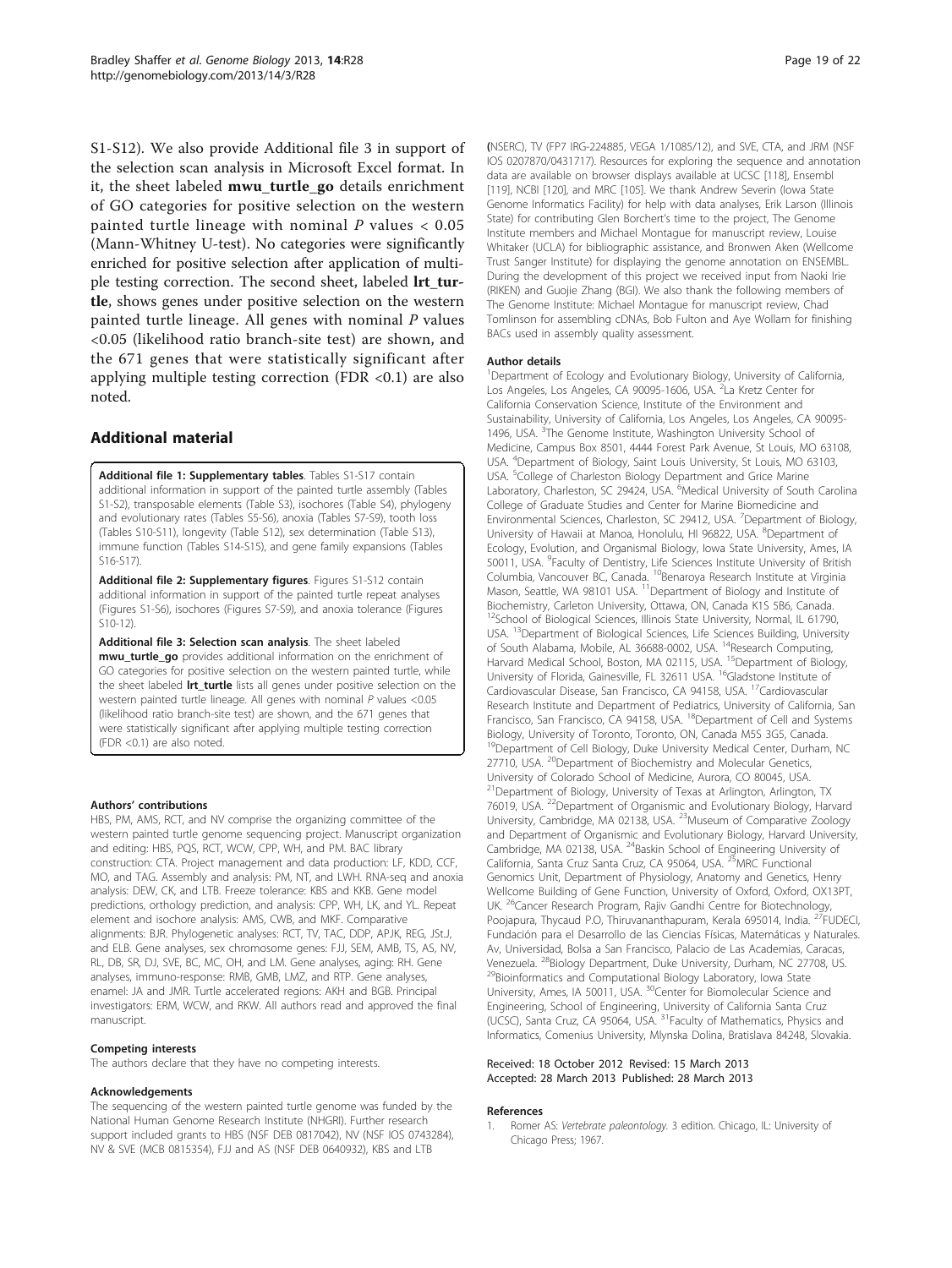- <span id="page-20-0"></span>2. Li C, Wu X-C, Rieppel O, Wang L-T, Zhao L-J: [An ancestral turtle from the](http://www.ncbi.nlm.nih.gov/pubmed/19037315?dopt=Abstract) [Late Triassic of southwestern China.](http://www.ncbi.nlm.nih.gov/pubmed/19037315?dopt=Abstract) Nature 2008, 456:497-501.
- Gaffney ES, Jenkins FA: The cranial morphology of Kayentachelys, an Early Jurassic cryptodire, and the early history of turtles. Acta Zoologica 2010, 91:335-368.
- 4. Ultsch GR, Jackson DC: Long-term submergence at 3-degrees-C of the turtle, Chrysemys picta bellii, in normoxic and severely hypoxic water. 1. Survival, gas-exchange and acid-base status. J Exp Biol 1982, 96:11-28.
- Johlin JM, Moreland FB: Studies of the blood picture of the turtle after complete anoxia. J Biol Chem 1933, 103:107-114.
- 6. Storey KB, Storey JM, Brooks SPJ, Churchill TA, Brooks RJ: [Hatchling turtles](http://www.ncbi.nlm.nih.gov/pubmed/3186730?dopt=Abstract) [survive freezing during winter hibernation.](http://www.ncbi.nlm.nih.gov/pubmed/3186730?dopt=Abstract) Proc Natl Acad Sci USA 1988, 85:8350-8354.
- 7. Keenan NL, Shaw KM: Coronary heart disease and stroke deaths United States, 2006. Morb Mortal Weekly Rep 2011, 60:62-66.
- 8. Smit AFA, Hubley R, Green P: RepeatMasker Open-3.0 1996.
- 9. Alföldi J, Di Palma F, Grabherr M, Williams C, Kong L, Mauceli E, Russell P, Lowe CB, Glor RE, Jaffe JD, Ray DA, Boissinot S, Shedlock AM, Botka C, Castoe TA, Colbourne JK, Fujita MK, Moreno RG, ten Hallers BF, Haussler D, Heger A, Heiman D, Janes DE, Johnson J, de Jong PJ, Koriabine MY, Lara M, Novick PA, Organ CL, Peach SE, et al: [The genome of the green anole](http://www.ncbi.nlm.nih.gov/pubmed/21881562?dopt=Abstract) [lizard and a comparative analysis with birds and mammals.](http://www.ncbi.nlm.nih.gov/pubmed/21881562?dopt=Abstract) Nature 2011, 477:587-591.
- 10. Heger A, Ponting CP: [Evolutionary rate analyses of orthologs and](http://www.ncbi.nlm.nih.gov/pubmed/17989258?dopt=Abstract) [paralogs from 12 Drosophila genomes.](http://www.ncbi.nlm.nih.gov/pubmed/17989258?dopt=Abstract) Genome Res 2007, 17:1837-1849.
- 11. Warren WC, Clayton DF, Ellegren H, Arnold AP, Hillier LW, Kunstner A, Searle S, White S, Vilella AJ, Fairley S, Heger A, Kong LS, Ponting CP, Jarvis ED, Mello CV, Minx P, Lovell P, Velho TAF, Ferris M, Balakrishnan CN, Sinha S, Blatti C, London SE, Li Y, Lin YC, George J, Sweedler J, Southey B, Gunaratne P, Watson M, et al: [The genome of a songbird.](http://www.ncbi.nlm.nih.gov/pubmed/20360741?dopt=Abstract) Nature 2010, 464:757-762.
- 12. Gilbert C, Hernandez SS, Flores-Benabib J, Smith EN, Feschotte C: [Rampant](http://www.ncbi.nlm.nih.gov/pubmed/21771716?dopt=Abstract) [horizontal transfer of SPIN transposons in squamate reptiles.](http://www.ncbi.nlm.nih.gov/pubmed/21771716?dopt=Abstract) Mol Biol Evol 2012, 29:503-515.
- 13. Shedlock AM, Botka CW, Zhao SY, Shetty J, Zhang TT, Liu JS, Deschavanne PJ, Edward SV: [Phylogenomics of nonavian reptiles and the structure of the](http://www.ncbi.nlm.nih.gov/pubmed/17307883?dopt=Abstract) [ancestral amniote genorne.](http://www.ncbi.nlm.nih.gov/pubmed/17307883?dopt=Abstract) Proc Natl Acad Sci USA 2007, 104:2767-2772.
- 14. Feschotte C: [Opinion Transposable elements and the evolution of](http://www.ncbi.nlm.nih.gov/pubmed/18368054?dopt=Abstract) [regulatory networks.](http://www.ncbi.nlm.nih.gov/pubmed/18368054?dopt=Abstract) Nat Rev Genet 2008, 9:397-405.
- 15. Janes DE, Organ CL, Fujita MK, Shedlock AM, Edwards SV: [Genome](http://www.ncbi.nlm.nih.gov/pubmed/20590429?dopt=Abstract) [Evolution in Reptilia, the Sister Group of Mammals.](http://www.ncbi.nlm.nih.gov/pubmed/20590429?dopt=Abstract) Annual Review of Genomics and Human Genetics , Chakravarti A, Green E 2010, 11:239-264.
- Kazazian HH: [Mobile elements: Drivers of genome evolution.](http://www.ncbi.nlm.nih.gov/pubmed/15016989?dopt=Abstract) Science 2004, 303:1626-1632.
- 17. Shedlock AM: [Phylogenomic investigation of CR1 LINE diversity in](http://www.ncbi.nlm.nih.gov/pubmed/17345672?dopt=Abstract) [reptiles.](http://www.ncbi.nlm.nih.gov/pubmed/17345672?dopt=Abstract) Syst Biol 2006, 55:902-911.
- 18. Fujita MK, Edwards SV, Ponting CP: [The Anolis lizard genome: an amniote](http://www.ncbi.nlm.nih.gov/pubmed/21795750?dopt=Abstract) [genome without isochores.](http://www.ncbi.nlm.nih.gov/pubmed/21795750?dopt=Abstract) Genome Biol Evol 2011, 3:974-984.
- 19. Galtier N, Gouy M: [Inferring pattern and process: Maximum-likelihood](http://www.ncbi.nlm.nih.gov/pubmed/9656487?dopt=Abstract) [implementation of a nonhomogeneous model of DNA sequence](http://www.ncbi.nlm.nih.gov/pubmed/9656487?dopt=Abstract) [evolution for phylogenetic analysis.](http://www.ncbi.nlm.nih.gov/pubmed/9656487?dopt=Abstract) Mol Biol Evol 1998, 15:871-879.
- 20. Crawford NG, Faircloth BC, McCormack JE, Brumfield RT, Winker K, Glenn TC: [More than 1000 ultraconserved elements provide evidence that turtles](http://www.ncbi.nlm.nih.gov/pubmed/22593086?dopt=Abstract) [are the sister group of archosaurs.](http://www.ncbi.nlm.nih.gov/pubmed/22593086?dopt=Abstract) Biol Lett 2012, 8:783-786.
- 21. Lyson TR, Sperling EA, Heimberg AM, Gauthier JA, King BL, Peterson KJ: [MicroRNAs support a turtle plus lizard clade.](http://www.ncbi.nlm.nih.gov/pubmed/21775315?dopt=Abstract) Biol Lett 2012, 8:104-107.
- 22. Chiari Y, Cahais V, Galtier N, Delsuc F: [Phylogenomic analyses support the](http://www.ncbi.nlm.nih.gov/pubmed/22839781?dopt=Abstract) [position of turtles as the sister group of birds and crocodiles](http://www.ncbi.nlm.nih.gov/pubmed/22839781?dopt=Abstract) [\(Archosauria\).](http://www.ncbi.nlm.nih.gov/pubmed/22839781?dopt=Abstract) BMC Biol 2012, 10:65.
- 23. Bromham L: [Molecular clocks in reptiles: Life history influences rate of](http://www.ncbi.nlm.nih.gov/pubmed/11861889?dopt=Abstract) [molecular evolution.](http://www.ncbi.nlm.nih.gov/pubmed/11861889?dopt=Abstract) Mol Biol Evol 2002, 19:302-309.
- 24. Sayres MAW, Venditti C, Pagel M, Makova KD: [Do variations in substitution](http://www.ncbi.nlm.nih.gov/pubmed/21967423?dopt=Abstract) [rates and male mutation bias correlate with life-history traits? A study of](http://www.ncbi.nlm.nih.gov/pubmed/21967423?dopt=Abstract) [32 mammalian genomes.](http://www.ncbi.nlm.nih.gov/pubmed/21967423?dopt=Abstract) Evolution 2011, 65:2800-2815.
- 25. Regard JB, Scheek S, Borbiev T, Lanahan AA, Schneider A, Demetriades AM, Hiemisch H, Barnes CA, Verin AD, Worley PF: [Verge: A novel vascular early](http://www.ncbi.nlm.nih.gov/pubmed/15102925?dopt=Abstract) [response gene.](http://www.ncbi.nlm.nih.gov/pubmed/15102925?dopt=Abstract) J Neurosci 2004, 24:4092-4103.
- 26. van Dam H, Castellazzi M: [Distinct roles of Jun: Fos and Jun: ATF dimers](http://www.ncbi.nlm.nih.gov/pubmed/11402340?dopt=Abstract) [in oncogenesis.](http://www.ncbi.nlm.nih.gov/pubmed/11402340?dopt=Abstract) Oncogene 2001, 20:2453-2464.
- 27. Passegue E, Wagner EF: [JunB suppresses cell proliferation by](http://www.ncbi.nlm.nih.gov/pubmed/10856241?dopt=Abstract) [transcriptional activation of p16\(INK4a\) expression.](http://www.ncbi.nlm.nih.gov/pubmed/10856241?dopt=Abstract) EMBO J 2000, 19:2969-2979.
- 28. Winkler GS: [The mammalian anti-proliferative BTG/Tob protein family.](http://www.ncbi.nlm.nih.gov/pubmed/19746446?dopt=Abstract) J Cell Physiol 2010, 222:66-72.
- 29. Levin WJ, Press MF, Gaynor RB, Sukhatme VP, Boone TC, Reissmann PT, Figlin RA, Holmes EC, Souza LM, Slamon DJ: [Expression patterns of](http://www.ncbi.nlm.nih.gov/pubmed/7478546?dopt=Abstract) [immediate-early transcription factors in human nonsmall cell lung](http://www.ncbi.nlm.nih.gov/pubmed/7478546?dopt=Abstract)[cancer.](http://www.ncbi.nlm.nih.gov/pubmed/7478546?dopt=Abstract) Oncogene 1995, 11:1261-1269.
- 30. Blackstone E, Morrison M, Roth MB: [H2S induces a suspended animation](http://www.ncbi.nlm.nih.gov/pubmed/15845845?dopt=Abstract)[like state in mice.](http://www.ncbi.nlm.nih.gov/pubmed/15845845?dopt=Abstract) Science 2005, 308:518.
- Ueki I, Roman HB, Valli A, Fieselmann K, Lam J, Peters R, Hirschberger LL, Stipanuk MH: [Knockout of the murine cysteine dioxygenase gene results](http://www.ncbi.nlm.nih.gov/pubmed/21693692?dopt=Abstract) [in severe impairment in ability to synthesize taurine and an increased](http://www.ncbi.nlm.nih.gov/pubmed/21693692?dopt=Abstract) [catabolism of cysteine to hydrogen sulfide.](http://www.ncbi.nlm.nih.gov/pubmed/21693692?dopt=Abstract) Am J Physiol Endocrinol Metab 2011, 301:E668-E684.
- 32. Long JC, Caceres JF: [The SR protein family of splicing factors: master](http://www.ncbi.nlm.nih.gov/pubmed/19061484?dopt=Abstract) [regulators of gene expression.](http://www.ncbi.nlm.nih.gov/pubmed/19061484?dopt=Abstract) Biochem J 2009, 417:15-27.
- 33. Wheater MJ, Johnson PW, Blaydes JP: [The role of MNK proteins and eIF4E](http://www.ncbi.nlm.nih.gov/pubmed/20686366?dopt=Abstract) [phosphorylation in breast cancer cell proliferation and survival.](http://www.ncbi.nlm.nih.gov/pubmed/20686366?dopt=Abstract) Cancer Biol Ther 2010, 10:728-735.
- 34. Storey KB: [Reptile freeze tolerance: Metabolism and gene expression.](http://www.ncbi.nlm.nih.gov/pubmed/16321368?dopt=Abstract) Cryobiology 2006, 52:1-16.
- 35. Biggar KK, Storey KB: [The emerging roles of microRNAs in the molecular](http://www.ncbi.nlm.nih.gov/pubmed/21177365?dopt=Abstract) [responses of metabolic rate depression.](http://www.ncbi.nlm.nih.gov/pubmed/21177365?dopt=Abstract) J Mol Cell Biol 2011, 3:167-175.
- 36. Garzon R, Liu SJ, Fabbri M, Liu ZF, Heaphy CEA, Callegari E, Schwind S, Pang JX, Yu JH, Muthusamy N, Havelange V, Volinia S, Blum W, Rush LJ, Perrotti D, Andreeff M, Bloomfield CD, Byrd JC, Chan K, Wu LC, Croce CM, Marcucci G: [MicroRNA-29b induces global DNA hypomethylation and](http://www.ncbi.nlm.nih.gov/pubmed/19211935?dopt=Abstract) [tumor suppressor gene reexpression in acute myeloid leukemia by](http://www.ncbi.nlm.nih.gov/pubmed/19211935?dopt=Abstract) [targeting directly DNMT3A and 3B and indirectly DNMT1.](http://www.ncbi.nlm.nih.gov/pubmed/19211935?dopt=Abstract) Blood 2009, 113:6411-6418.
- 37. He AB, Zhu LB, Gupta N, Chang YS, Fang F: [Overexpression of micro](http://www.ncbi.nlm.nih.gov/pubmed/17652184?dopt=Abstract) [ribonucleic acid 29, highly up-regulated in diabetic rats, leads to insulin](http://www.ncbi.nlm.nih.gov/pubmed/17652184?dopt=Abstract) [resistance in 3T3-L1 adipocytes.](http://www.ncbi.nlm.nih.gov/pubmed/17652184?dopt=Abstract) Mol Endocrinol 2007, 21:2785-2794.
- 38. Zhang XX, Zeng Y: [The terminal loop region controls microRNA](http://www.ncbi.nlm.nih.gov/pubmed/20660014?dopt=Abstract) [processing by Drosha and Dicer.](http://www.ncbi.nlm.nih.gov/pubmed/20660014?dopt=Abstract) Nucleic Acids Res 2010, 38:7689-7697.
- 39. Davit-Beal T, Tucker AS, Sire JY: [Loss of teeth and enamel in tetrapods:](http://www.ncbi.nlm.nih.gov/pubmed/19422426?dopt=Abstract) [fossil record, genetic data and morphological adaptations.](http://www.ncbi.nlm.nih.gov/pubmed/19422426?dopt=Abstract) J Anat 2009, 214:477-501.
- 40. Meredith RW, Gatesy J, Cheng J, Springer MS: [Pseudogenization of the](http://www.ncbi.nlm.nih.gov/pubmed/20861053?dopt=Abstract) [tooth gene enamelysin \(MMP20\) in the common ancestor of extant](http://www.ncbi.nlm.nih.gov/pubmed/20861053?dopt=Abstract) [baleen whales.](http://www.ncbi.nlm.nih.gov/pubmed/20861053?dopt=Abstract) Proc Biol Sci 2011, 278:993-1002.
- 41. Sire JY, Delgado SC, Girondot M: Hen'[s teeth with enamel cap: from](http://www.ncbi.nlm.nih.gov/pubmed/18775069?dopt=Abstract) [dream to impossibility.](http://www.ncbi.nlm.nih.gov/pubmed/18775069?dopt=Abstract) BMC Evol Biol 2008, 8:246.
- 42. Kim EB, Fang XD, Fushan AA, Huang ZY, Lobanov AV, Han LJ, Marino SM, Sun XQ, Turanov AA, Yang PC, Yim SH, Zhao X, Kasaikina MV, Stoletzki N, Peng CF, Polak P, Xiong ZQ, Kiezun A, Zhu YB, Chen YX, Kryukov GV, Zhang Q, Peshkin L, Yang L, Bronson RT, Buffenstein R, Wang B, Han CL, Li QY, Chen L, et al: [Genome sequencing reveals insights into physiology](http://www.ncbi.nlm.nih.gov/pubmed/21993625?dopt=Abstract) [and longevity of the naked mole rat.](http://www.ncbi.nlm.nih.gov/pubmed/21993625?dopt=Abstract) Nature 2011, 479:223-227.
- 43. de Magalhaes JP, Costa J, Toussaint O: [HAGR: the human ageing genomic](http://www.ncbi.nlm.nih.gov/pubmed/15608256?dopt=Abstract) [resources.](http://www.ncbi.nlm.nih.gov/pubmed/15608256?dopt=Abstract) Nucleic Acids Res 2005, 33:D537-D543.
- 44. Dillin A, Hsu AL, Arantes-Oliveira NA, Lehrer-Graiwer J, Hsin H, Fraser AG, Kamath RS, Ahringer J, Kenyon C: [Rates of behavior and aging specified](http://www.ncbi.nlm.nih.gov/pubmed/12471266?dopt=Abstract) [by mitochondrial function during development.](http://www.ncbi.nlm.nih.gov/pubmed/12471266?dopt=Abstract) Science 2002, 298:2398-2401.
- 45. Undie AS, Wang HY, Friedman E: [Decreased phospholipase C-beta](http://www.ncbi.nlm.nih.gov/pubmed/7723932?dopt=Abstract) [immunoreactivity, phosphoinositide metabolism, and protein-kinase-C](http://www.ncbi.nlm.nih.gov/pubmed/7723932?dopt=Abstract) [activation in senescent F344 rat-brain.](http://www.ncbi.nlm.nih.gov/pubmed/7723932?dopt=Abstract) Neurobiol Aging 1995, 16:19-28.
- 46. Janzen FJ, Krenz JG: Phylogenetics: which was first, TSD of GSD?. Temperature-Dependent Sex Determination in Vertebrates. Valenzuela N, Lance VA edition. Smithsonian Books; 2004, 121-130.
- 47. Bachtrog D, Kirkpatrick M, Mank JE, McDaniel SF, Pires JC, Rice WR, Valenzuela N: [Are all sex chromosomes created equal?.](http://www.ncbi.nlm.nih.gov/pubmed/21962970?dopt=Abstract) Trends Genet 2011, 27:350-357.
- 48. Valenzuela N, Neuwald JL, Literman R: [Transcriptional evolution](http://www.ncbi.nlm.nih.gov/pubmed/23108853?dopt=Abstract) [underlying vertebrate sexual development.](http://www.ncbi.nlm.nih.gov/pubmed/23108853?dopt=Abstract) Dev Dyn 2013, 242:307-319.
- 49. Valenzuela N: [Multivariate expression analysis of the gene network](http://www.ncbi.nlm.nih.gov/pubmed/20110645?dopt=Abstract) [underlying sexual development in turtle embryos with temperature](http://www.ncbi.nlm.nih.gov/pubmed/20110645?dopt=Abstract)[dependent and genotypic sex determination.](http://www.ncbi.nlm.nih.gov/pubmed/20110645?dopt=Abstract) Sex Dev 2010, 4:39-49.
- 50. Barley AJ, Spinks PQ, Thomson RC, Shaffer HB: Fourteen nuclear genes provide phylogenetic resolution for difficult nodes in the turtle tree of life. Mol Phylogen Evol 2010, 55:1189-1194.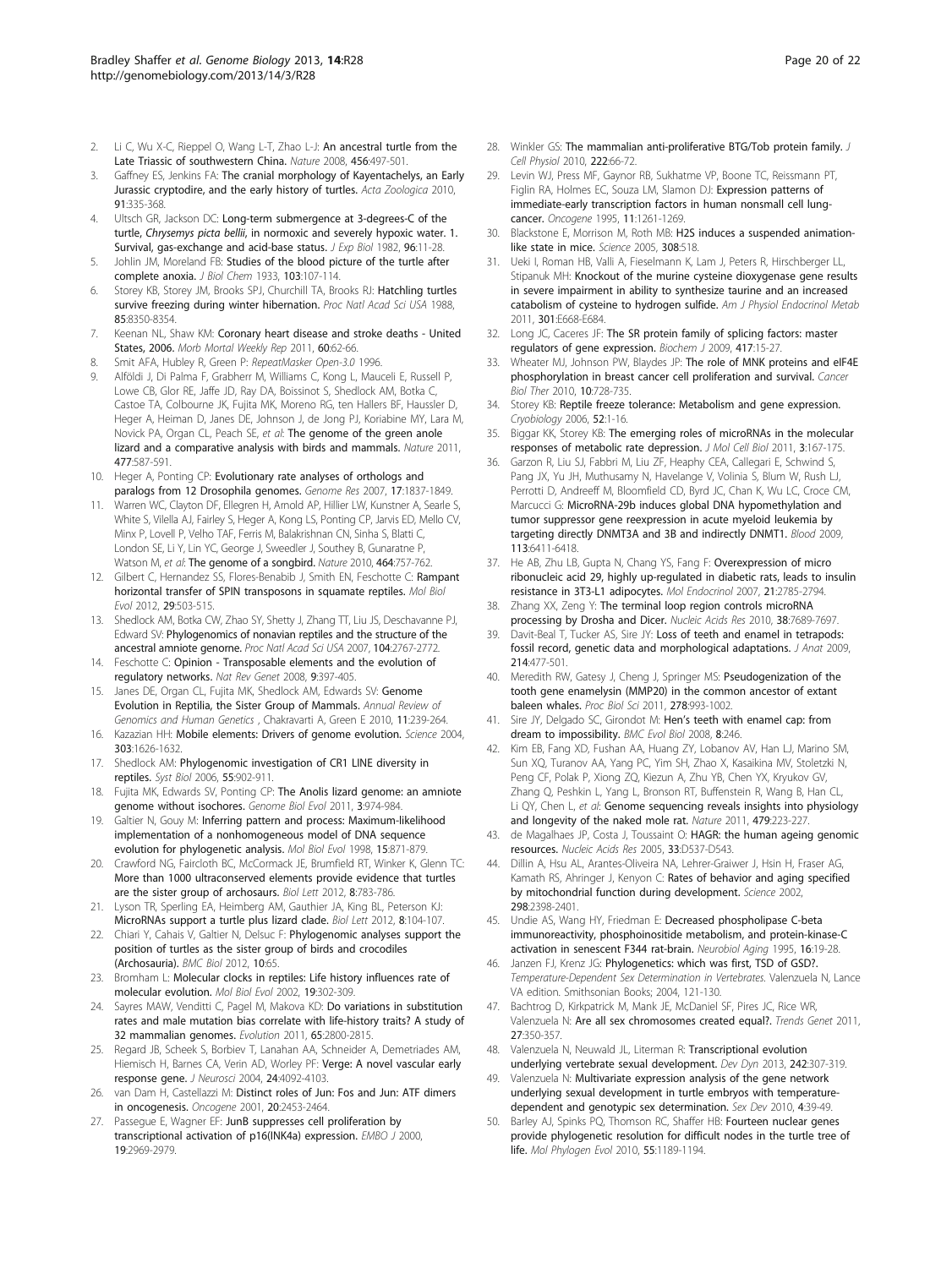- <span id="page-21-0"></span>51. Krenz JG, Naylor GJP, Shaffer HB, Janzen FJ: Molecular phylogenetics and evolution of turtles. Mol Phylogen Evol 2005, 37:178-191.
- 52. Shaffer HB, Meylan P, McKnight ML: [Tests of turtle phylogeny: Molecular,](http://www.ncbi.nlm.nih.gov/pubmed/11975342?dopt=Abstract) [morphological, and paleontological approaches.](http://www.ncbi.nlm.nih.gov/pubmed/11975342?dopt=Abstract) Syst Biol 1997, 46:235-268.
- 53. Grey HM: [Phylogeny of immune response-studies on some physical](http://www.ncbi.nlm.nih.gov/pubmed/14106306?dopt=Abstract) [chemical serologic characteristics of antibody produced in turtle.](http://www.ncbi.nlm.nih.gov/pubmed/14106306?dopt=Abstract) J Immunol 1963, 91:819-825.
- Zimmerman LM, Vogel LA, Bowden RM: [Understanding the vertebrate](http://www.ncbi.nlm.nih.gov/pubmed/20154181?dopt=Abstract) [immune system: insights from the reptilian perspective.](http://www.ncbi.nlm.nih.gov/pubmed/20154181?dopt=Abstract) J Exp Biol 2010, 213:661-671.
- 55. Brownlie R, Allan B: [Avian toll-like receptors.](http://www.ncbi.nlm.nih.gov/pubmed/20809414?dopt=Abstract) Cell Tissue Res 2011, 343:121-130.
- 56. Dalla Valle L, Nardi A, Toni M, Emera D, Alibardi L: [Beta-keratins of turtle](http://www.ncbi.nlm.nih.gov/pubmed/19207990?dopt=Abstract) [shell are glycine-proline-tyrosine rich proteins similar to those of](http://www.ncbi.nlm.nih.gov/pubmed/19207990?dopt=Abstract) [crocodilians and birds.](http://www.ncbi.nlm.nih.gov/pubmed/19207990?dopt=Abstract) J Anat 2009, 214:284-300.
- 57. Yang ZH, Nielsen R: [Codon-substitution models for detecting molecular](http://www.ncbi.nlm.nih.gov/pubmed/12032247?dopt=Abstract) [adaptation at individual sites along specific lineages.](http://www.ncbi.nlm.nih.gov/pubmed/12032247?dopt=Abstract) Mol Biol Evol 2002, 19:908-917.
- 58. Kosiol C, Vinar T, da Fonseca RR, Hubisz MJ, Bustamante CD, Nielsen R, Siepel A: [Patterns of positive selection in six mammalian genomes.](http://www.ncbi.nlm.nih.gov/pubmed/18670650?dopt=Abstract) PLoS Genet 2008, 4:e1000144.
- 59. Kohroki J, Nishiyama T, Nakamura T, Masuho Y: [ASB proteins interact with](http://www.ncbi.nlm.nih.gov/pubmed/16325183?dopt=Abstract) [Cullin5 and Rbx2 to form E3 ubiquitin ligase complexes.](http://www.ncbi.nlm.nih.gov/pubmed/16325183?dopt=Abstract) FEBS Lett 2005, 579:6796-6802.
- 60. Murdoch C, Finn A: [Chemokine receptors and their role in inflammation](http://www.ncbi.nlm.nih.gov/pubmed/10807766?dopt=Abstract) [and infectious diseases.](http://www.ncbi.nlm.nih.gov/pubmed/10807766?dopt=Abstract) Blood 2000, 95:3032-3043.
- 61. Kopp A: [Dmrt genes in the development and evolution of sexual](http://www.ncbi.nlm.nih.gov/pubmed/22425532?dopt=Abstract) [dimorphism.](http://www.ncbi.nlm.nih.gov/pubmed/22425532?dopt=Abstract) Trends Genet 2012, 28:175-184.
- 62. Schwartz TS, Bronikowski AM: Molecular stress pathways and the evolution of reproduction and aging in reptiles. Molecular Mechanisms of Life History Evolution. Flatt T, Heyland A edition. Oxford: Oxord University Press; 2011, 193-209.
- 63. Schneider A, Souvorov A, Sabath N, Landan G, Gonnet GH, Graur D: [Estimates of positive Darwinian selection are inflated by errors in](http://www.ncbi.nlm.nih.gov/pubmed/20333182?dopt=Abstract) [sequencing, annotation, and alignment.](http://www.ncbi.nlm.nih.gov/pubmed/20333182?dopt=Abstract) Genome Biol Evol 2009, 1:114-118.
- 64. Turtle Taxonomy Working Group: Turtles of the World, 2012 Update: annotated checklist of taxonomy, synonymy, distribution, and conservation Status. Chelonian Research Monographs, No 5. van Dijk PP, Iverson JB, Shaffer HB, Bour R, Rhodin AGJ edition. Lunenburg, MA: Chelonian Research Foundation; 2012.
- 65. Li H, Durbin R: [Fast and accurate short read alignment with Burrows-](http://www.ncbi.nlm.nih.gov/pubmed/19451168?dopt=Abstract)[Wheeler transform.](http://www.ncbi.nlm.nih.gov/pubmed/19451168?dopt=Abstract) Bioinformatics 2009, 25:1754-1760.
- 66. Li H, Handsaker B, Wysoker A, Fennell T, Ruan J, Homer N, Marth G, Abecasis G, Durbin R, Genome Project Data P: [The Sequence Alignment/](http://www.ncbi.nlm.nih.gov/pubmed/19505943?dopt=Abstract) [Map format and SAMtools.](http://www.ncbi.nlm.nih.gov/pubmed/19505943?dopt=Abstract) Bioinformatics 2009, 25:2078-2079.
- 67. Schwartz S, Kent WJ, Smit A, Zhang Z, Baertsch R, Hardison RC, Haussler D, Miller W: [Human-mouse alignments with BLASTZ.](http://www.ncbi.nlm.nih.gov/pubmed/12529312?dopt=Abstract) Genome Res 2003, 13:103-107.
- 68. Kent WJ, Baertsch R, Hinrichs A, Miller W, Haussler D: Evolution'[s cauldron:](http://www.ncbi.nlm.nih.gov/pubmed/14500911?dopt=Abstract) [Duplication, deletion, and rearrangement in the mouse and human](http://www.ncbi.nlm.nih.gov/pubmed/14500911?dopt=Abstract) [genomes.](http://www.ncbi.nlm.nih.gov/pubmed/14500911?dopt=Abstract) Proc Natl Acad Sci USA 2003, 100:11484-11489.
- 69. Ewing B, Hillier L, Wendl MC, Green P: [Base-calling of automated](http://www.ncbi.nlm.nih.gov/pubmed/9521921?dopt=Abstract) [sequencer traces using phred. I. Accuracy assessment.](http://www.ncbi.nlm.nih.gov/pubmed/9521921?dopt=Abstract) Genome Res 1998, 8:175-185.
- 70. Kent WJ: [BLAT The BLAST-like alignment tool.](http://www.ncbi.nlm.nih.gov/pubmed/11932250?dopt=Abstract) Genome Res 2002, 12:656-664.
- 71. Shin H, Hirst M, Bainbridge MN, Magrini V, Mardis E, Moerman DG, Marra MA, Baillie DL, Jones SJM: [Transcriptome analysis for](http://www.ncbi.nlm.nih.gov/pubmed/18611272?dopt=Abstract) Caenorhabditis elegans [based on novel expressed sequence tags.](http://www.ncbi.nlm.nih.gov/pubmed/18611272?dopt=Abstract) BMC Biol 2008, 6:30.
- 72. Hillier LW, Miller W, Birney E, Warren W, Hardison RC, Ponting CP, Bork P, Burt DW, Groenen MAM, Delany ME, Dodgson JB, Chinwalla AT, Cliften PF, Clifton SW, Delehaunty KD, Fronick C, Fulton RS, Graves TA, Kremitzki C, Layman D, Magrini V, McPherson JD, Miner TL, Minx P, Nash WE, Nhan MN, Nelson JO, Oddy LG, Pohl CS, Randall-Maher J, et al: [Sequence and](http://www.ncbi.nlm.nih.gov/pubmed/15592404?dopt=Abstract) [comparative analysis of the chicken genome provide unique](http://www.ncbi.nlm.nih.gov/pubmed/15592404?dopt=Abstract) [perspectives on vertebrate evolution.](http://www.ncbi.nlm.nih.gov/pubmed/15592404?dopt=Abstract) Nature 2004, 432:695-716.
- 73. Benson G: [Tandem repeats finder: a program to analyze DNA sequences.](http://www.ncbi.nlm.nih.gov/pubmed/9862982?dopt=Abstract) Nucleic Acids Res 1999, 27:573-580.
- 74. Mayer C: Phobos 3.3.11. 2006.
- 75. [\[https://github.com/hmsrc/RMPipeline](https://github.com/hmsrc/RMPipeline)].
- 76. Lander ES, Linton LM, Birren B, Nusbaum C, Zody MC, Baldwin J, Devon K, Dewar K, Doyle M, FitzHugh W, Funke R, Gage D, Harris K, Heaford A, Howland J, Kann L, Lehoczky J, LeVine R, McEwan P, McKernan K, Meldrim J, Mesirov JP, Miranda C, Morris W, Naylor J, Raymond C, Rosetti M, Santos R, Sheridan A, Sougnez C, et al: [Initial sequencing and analysis of](http://www.ncbi.nlm.nih.gov/pubmed/11237011?dopt=Abstract) [the human genome.](http://www.ncbi.nlm.nih.gov/pubmed/11237011?dopt=Abstract) Nature 2001, 409:860-921.
- 77. Dreszer TR, Karolchik D, Zweig AS, Hinrichs AS, Raney BJ, Kuhn RM, Meyer LR, Wong M, Sloan CA, Rosenbloom KR, Roe G, Rhead B, Pohl A, Malladi VS, Li CH, Learned K, Kirkup V, Hsu F, Harte RA, Guruvadoo L, Goldman M, Giardine BM, Fujita PA, Diekhans M, Cline MS, Clawson H, Barber GP, Haussler D, Kent WJ: [The UCSC Genome Browser database:](http://www.ncbi.nlm.nih.gov/pubmed/22086951?dopt=Abstract) [extensions and updates 2011.](http://www.ncbi.nlm.nih.gov/pubmed/22086951?dopt=Abstract) Nucleic Acids Res 2012, 40:D918-D923.
- 78. Blanchette M, Kent WJ, Riemer C, Elnitski L, Smit AFA, Roskin KM, Baertsch R, Rosenbloom K, Clawson H, Green ED, Haussler D, Miller W: [Aligning multiple genomic sequences with the threaded blockset](http://www.ncbi.nlm.nih.gov/pubmed/15060014?dopt=Abstract) [aligner.](http://www.ncbi.nlm.nih.gov/pubmed/15060014?dopt=Abstract) Genome Res 2004, 14:708-715.
- 79. Ronquist F, Huelsenbeck JP: [MrBayes 3: Bayesian phylogenetic inference](http://www.ncbi.nlm.nih.gov/pubmed/12912839?dopt=Abstract) [under mixed models.](http://www.ncbi.nlm.nih.gov/pubmed/12912839?dopt=Abstract) Bioinformatics 2003, 19:1572-1574.
- 80. Drummond AJ, Rambaut A: [BEAST: Bayesian evolutionary analysis by](http://www.ncbi.nlm.nih.gov/pubmed/17996036?dopt=Abstract) [sampling trees.](http://www.ncbi.nlm.nih.gov/pubmed/17996036?dopt=Abstract) BMC Evol Biol 2007, 7:214.
- 81. Rambaut A, Drummond AJ: Tracer v1.4. 2007 [[http://beast.bio.ed.ac.uk/](http://beast.bio.ed.ac.uk/Tracer) [Tracer\]](http://beast.bio.ed.ac.uk/Tracer).
- 82. Parkhomchuk D, Borodina T, Amstislavskiy V, Banaru M, Hallen L, Krobitsch S, Lehrach H, Soldatov A: [Transcriptome analysis by strand](http://www.ncbi.nlm.nih.gov/pubmed/19620212?dopt=Abstract)[specific sequencing of complementary DNA.](http://www.ncbi.nlm.nih.gov/pubmed/19620212?dopt=Abstract) Nucleic Acids Res 2009, 37:  $^{6123}$
- 83. Trapnell C, Pachter L, Salzberg SL: [TopHat: discovering splice junctions](http://www.ncbi.nlm.nih.gov/pubmed/19289445?dopt=Abstract) [with RNA-Seq.](http://www.ncbi.nlm.nih.gov/pubmed/19289445?dopt=Abstract) Bioinformatics 2009, 25:1105-1111.
- 84. Roberts A, Pimentel H, Trapnell C, Pachter L: [Identification of novel](http://www.ncbi.nlm.nih.gov/pubmed/21697122?dopt=Abstract) transcripts in annotated genomes using RNA-Seg. Bioinformatics 2011, 27:2325-2329.
- Lu C, King RD: [An investigation into the population abundance](http://www.ncbi.nlm.nih.gov/pubmed/19535531?dopt=Abstract) [distribution of mRNAs, proteins, and metabolites in biological systems.](http://www.ncbi.nlm.nih.gov/pubmed/19535531?dopt=Abstract) Bioinformatics 2009, 25:2020-2027.
- 86. Zuker M: [Mfold web server for nucleic acid folding and hybridization](http://www.ncbi.nlm.nih.gov/pubmed/12824337?dopt=Abstract) [prediction.](http://www.ncbi.nlm.nih.gov/pubmed/12824337?dopt=Abstract) Nucleic Acids Res 2003, 31:3406-3415.
- Altschul SF, Gish W, Miller W, Myers EW, Lipman DJ: [Basic local alignment](http://www.ncbi.nlm.nih.gov/pubmed/2231712?dopt=Abstract) [search tool.](http://www.ncbi.nlm.nih.gov/pubmed/2231712?dopt=Abstract) *J Mol Biol* 1990, 215:403-410.
- 88. Girondot M, Sire JY: UniDPlot: A software to detect weak similarities between two DNA sequences. *J Bioinformatics Sequence Anal 2010*, 2:69-74.
- 89. Huang XQ, Miller W: A time-efficient, linear-space local similarity algorithm. Adv Appl Math 1991, 12:337-357.
- 90. Wu TD, Watanabe CK: [GMAP: a genomic mapping and alignment](http://www.ncbi.nlm.nih.gov/pubmed/15728110?dopt=Abstract) [program for mRNA and EST sequences.](http://www.ncbi.nlm.nih.gov/pubmed/15728110?dopt=Abstract) Bioinformatics 2005, 21:1859-1875.
- 91. Trapnell C, Williams BA, Pertea G, Mortazavi A, Kwan G, van Baren MJ, Salzberg SL, Wold BJ, Pachter L: [Transcript assembly and quantification by](http://www.ncbi.nlm.nih.gov/pubmed/20436464?dopt=Abstract) [RNA-Seq reveals unannotated transcripts and isoform switching during](http://www.ncbi.nlm.nih.gov/pubmed/20436464?dopt=Abstract) [cell differentiation.](http://www.ncbi.nlm.nih.gov/pubmed/20436464?dopt=Abstract) Nat Biotechnol 2010, 28:511-U174.
- 92. Biomatters: Geneious Pro.[<http://www.geneious.com/>].
- 93. Tamura K, Peterson D, Peterson N, Stecher G, Nei M, Kumar S: [MEGA5:](http://www.ncbi.nlm.nih.gov/pubmed/21546353?dopt=Abstract) [Molecular evolutionary genetics analysis using maximum likelihood,](http://www.ncbi.nlm.nih.gov/pubmed/21546353?dopt=Abstract) [evolutionary distance, and maximum parsimony methods.](http://www.ncbi.nlm.nih.gov/pubmed/21546353?dopt=Abstract) Mol Biol Evol 2011, 28:2731-2739.
- 94. Nei M, Gojobori T: [Simple methods for estimating the number of](http://www.ncbi.nlm.nih.gov/pubmed/3444411?dopt=Abstract) [synonymous and nonsynonymous nucleotide substitutions.](http://www.ncbi.nlm.nih.gov/pubmed/3444411?dopt=Abstract) Mol Biol Evol 1986, 3:418-426.
- 95. Birney E, Andrews D, Caccamo M, Chen Y, Clarke L, Coates G, Cox T, Cunningham F, Curwen V, Cutts T, Down T, Durbin R, Fernandez-Suarez XM, Flicek P, Graf S, Hammond M, Herrero J, Howe K, Iyer V, Jekosch K, Kahari A, Kasprzyk A, Keefe D, Kokocinski F, Kulesha E, London D, Longden I, Melsopp C, Meidl P, Overduin B, et al: [Ensembl 2006.](http://www.ncbi.nlm.nih.gov/pubmed/16381931?dopt=Abstract) Nucleic Acids Res 2006, 34:D556-D561.
- 96. Haider S, Ballester B, Smedley D, Zhang JJ, Rice P, Kasprzyk A: [BioMart](http://www.ncbi.nlm.nih.gov/pubmed/19420058?dopt=Abstract) [Central Portal-unified access to biological data.](http://www.ncbi.nlm.nih.gov/pubmed/19420058?dopt=Abstract) Nucleic Acids Res 2009, 37: W23-W27
- 97. Altschul SF, Madden TL, Schaffer AA, Zhang JH, Zhang Z, Miller W, Lipman DJ: [Gapped BLAST and PSI-BLAST: a new generation of protein](http://www.ncbi.nlm.nih.gov/pubmed/9254694?dopt=Abstract) [database search programs.](http://www.ncbi.nlm.nih.gov/pubmed/9254694?dopt=Abstract) Nucleic Acids Res 1997, 25:3389-3402.
- 98. Heger A, Ponting CP: [OPTIC: orthologous and paralogous transcripts in](http://www.ncbi.nlm.nih.gov/pubmed/17933761?dopt=Abstract) [clades.](http://www.ncbi.nlm.nih.gov/pubmed/17933761?dopt=Abstract) Nucleic Acids Res 2008, 36:D267-D270.